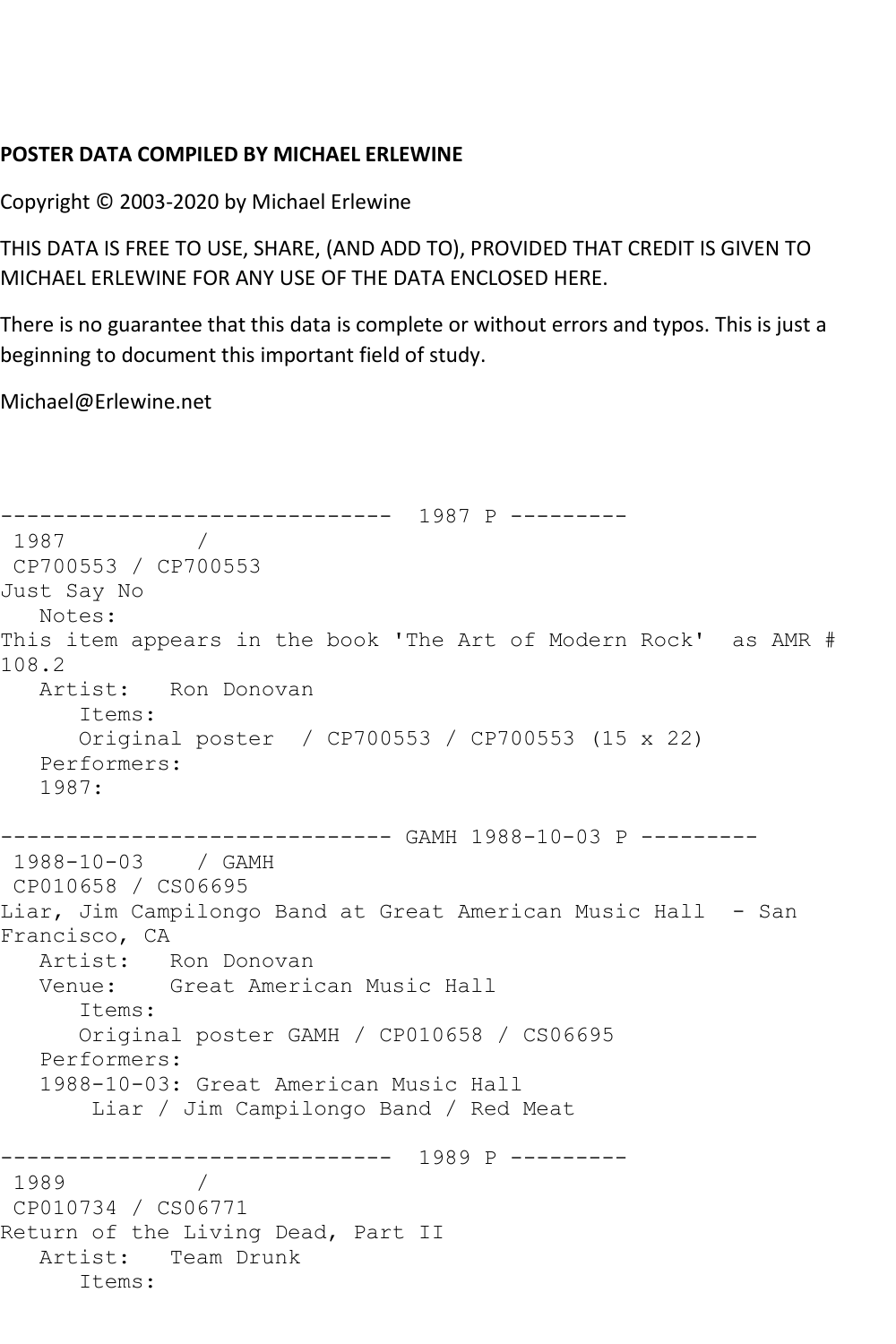Original poster / CP010734 / CS06771 Performers: 1989: ------------------------------ KEN 1992-02-12 P --------- 1992-02-12 / KEN CP010735 / CS06772 Ween, King Missle at Kennel Club, San Francisco Artist: Team Drunk<br>Venue: Kennel Clul Kennel Club, San Francisco Items: Original poster KEN / CP010735 / CS06772 Handbill KEN / CP008483 / CP03728 Performers: 1992-02-12: Kennel Club, San Francisco Ween / King Missle / Sister Double Happiness / Monks of Doom ------------------------------ MAR 1992-02-22 P --------- 1992-02-22 / MAR CP010555 / CS06592 Fugazi, The Ex at Maritime Hall Artist: Ron Donovan<br>Venue: Maritime Hal Maritime Hall Promoter: Firehouse Items: Original poster MAR / CP010555 / CS06592 Performers: 1992-02-22: Maritime Hall Fugazi / Ex / Thrones --------- TROC 1992-12-02 P ---------1992-12-02 / TROC CP010732 / CS06769 Buzzcocks, Doughboys at Trocadero Artist: Team Drunk Venue: Trocadero Items: Original poster TROC / CP010732 / CS06769 Performers: 1992-12-02: Trocadero Buzzcocks / Dough Boys / Fudge ------------------------------ PAR 1994-02-14 P --------- 1994-02-14 / PAR CP010603 / CS06640 Stone Fox at Paradise Lounge, San Francisco Artist: Ron Donovan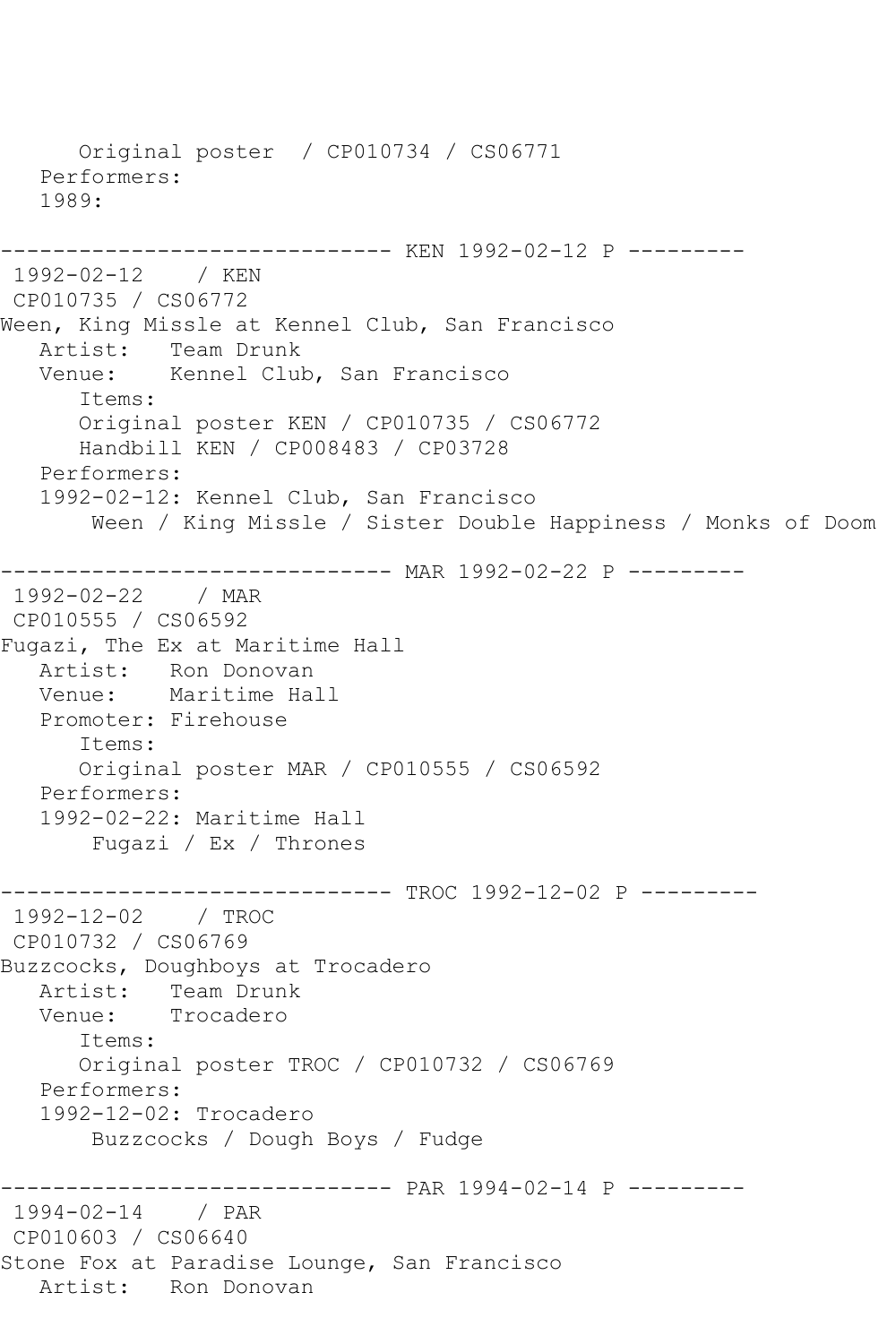Venue: Paradise Lounge and Transmission Theater Promoter: DNA Lounge Items: Original poster PAR / CP010603 / CS06640 Performers: 1994-02-14: Paradise Lounge and Transmission Theater Stone Fox 1994-01-27: Paradise Lounge and Transmission Theater Stone Fox 1994-03-06: Stone Fox ------------------------------ FW-BGF-135 1994-05-12 P-1 --------- 1994-05-12 / FW BGF-135 CP006954 / CP02204 Mother Hips, Strangers at Fillmore West - San Francisco, CA Private Notes: BGF Artist: Ron Donovan Venue: Fillmore West Promoter: Bill Graham New Fillmores BGF Items: Original poster FW-BGF-135 Edition 1 / CP006954 / CP02204 (13 x 19) Price: 46.00 Performers: 1994-05-12: Fillmore West Mother Hips / Strangers / Spike 1000 ------------------------------ FW-BGF-160 1994-08-31 P-1 --------- 1994-08-31 / FW BGF-160 CP006979 / CP02229 Spin Doctors at Fillmore West - San Francisco, CA Private Notes: BGF Event: Spend an Evening On Your Feet Dancing with Artist: Garrett Brill Venue: Fillmore West Promoter: Bill Graham New Fillmores BGF Items: Original poster FW-BGF-160 Edition 1 / CP006979 / CP02229 (13 x 19) Price: 53.00 Performers: 1994-08-31: Fillmore West Spin Doctors -------------- OWG 1994-09-09 P ---------1994-09-09 / OWG CP010688 / CS06725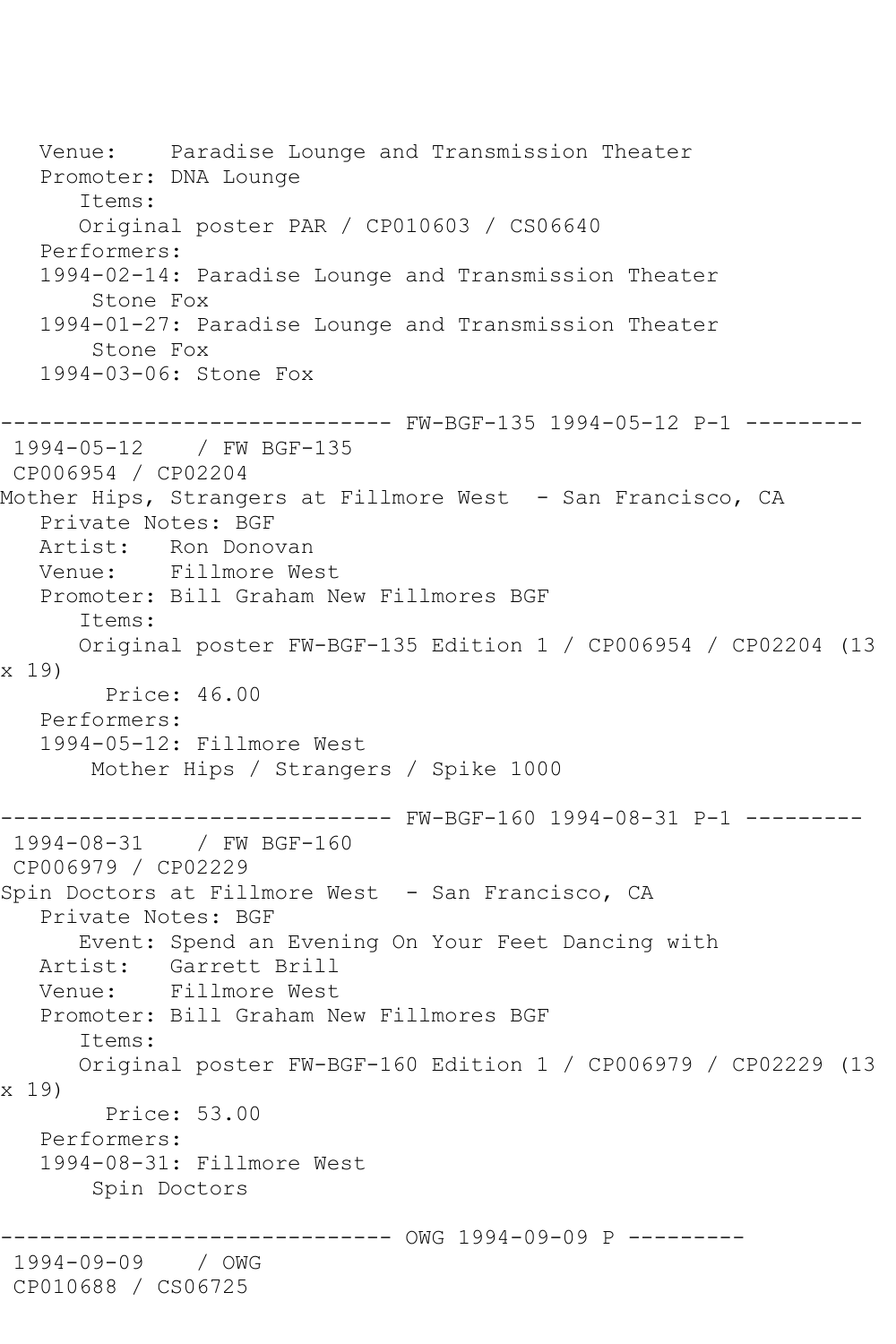Two Rad Dudes, Big Dental Insruments at Off the Wall Gallery - San Francisco, CA Artist: Chuck Sperry Venue: Off the Wall Gallery Items: Original poster OWG / CP010688 / CS06725 Performers: 1994-09-09: Off the Wall Gallery Two Rad Dudes / Big Dental Insruments ------------------------------ 1994-10-06 P --------- 1994-10-06 / CP700323 / CP700323 Alice Donut, 7 Year Bitch at Whiskey a Go Go Notes: Signed Limited Edition of 160 This item appears in the book 'The Art of Modern Rock' as AMR # 054.2 Artist: Ron Donovan and Orion Venue: Whiskey a Go Go Promoter: Golden Voice Production Items: Original poster / CP700323 / CP700323 (21 x 20) Performers: 1994-10-06: Whiskey a Go Go Alice Donut / 7 Year Bitch / MCM and the Monster ------------------------------ FW-BGF-165 1994-10-15 P-1 --------- 1994-10-15 / FW BGF-165 CP006984 / CP02234 Sausage, Tilt at Fillmore West - San Francisco, CA Private Notes: BGF Artist: Ron Donovan Venue: Fillmore West Promoter: Bill Graham New Fillmores BGF Items: Original poster FW-BGF-165 Edition 1 / CP006984 / CP02234 (13 x 19) Price: 41.00 Performers: 1994-10-15: Fillmore West Sausage / Tilt / Meremen ------------------------------ FW-BGF-176 1995-02-01 P-1 --------- 1995-02-01 / FW BGF-176 CP006996 / CP02246 Oasis, Heavy Into Jeff at Fillmore West - San Francisco, CA Private Notes: BGF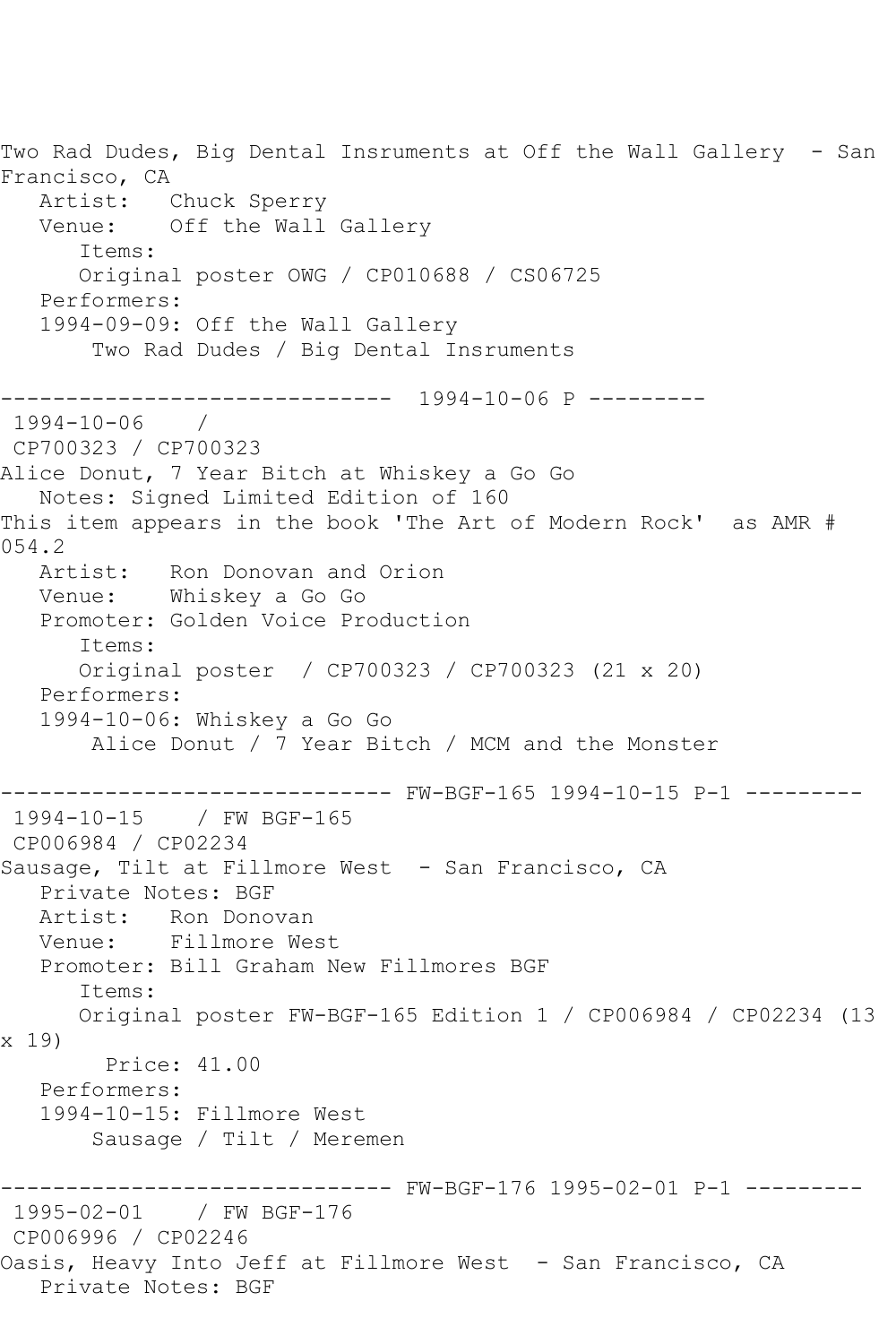Artist: Ron Donovan Venue: Fillmore West Promoter: Bill Graham New Fillmores BGF Items: Original poster FW-BGF-176 Edition 1 / CP006996 / CP02246 (13 x 19) Price: 53.00 Performers: 1995-02-01: Fillmore West Oasis / Heavy Into Jeff ------------------------------ FW-BGF-187 1995-05-02 P-1 --------- 1995-05-02 / FW BGF-187 CP007007 / CP02257 Veruca Salt, Muffs at Fillmore West - San Francisco, CA Private Notes: BGF Artist: Ron Donovan Venue: Fillmore West Promoter: Bill Graham New Fillmores BGF Items: Original poster FW-BGF-187 Edition 1 / CP007007 / CP02257 (13 x 19) Price: 52.00 Performers: 1995-05-02: Fillmore West Veruca Salt / Muffs / Figdish ------------------------------ FW-BGF-199 1995-09-08 P-1 --------- 1995-09-08 / FW BGF-199 CP006775 / CP02025 Rev. Horton Heat, Supersuckers at Fillmore West - San Francisco, CA Private Notes: BGF Artist: Ron Donovan<br>Venue: Fillmore We Fillmore West Promoter: Bill Graham New Fillmores BGF Items: Original poster FW-BGF-199 Edition 1 / CP006775 / CP02025 (13 x 19) Price: 53.00 Performers: 1995-09-08: Fillmore West Rev. Horton Heat / Supersuckers / Hagfish ------------------------------ 1996-04-20 P --------- 1996-04-20 / CP010527 / CS06564 Space Heater, Reverend Horton Heat at the Zone Theater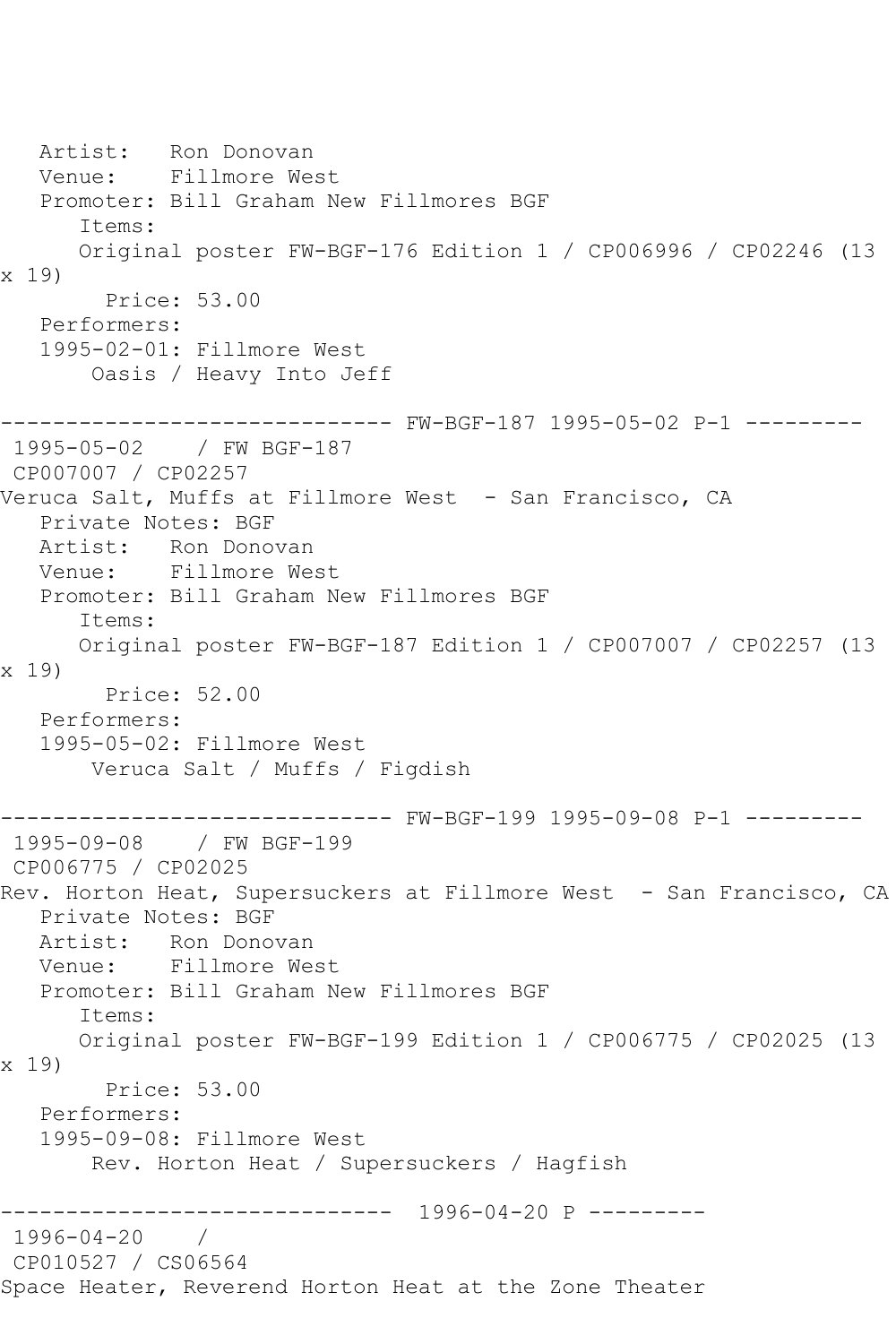Artist: Ron Donovan<br>Venue: Zone Theate Zone Theater Promoter: Firehouse Items: Original poster / CP010527 / CS06564 Performers: 1996-04-20: Zone Theater Rev. Horton Heat / Rev. Jimbo Wallace / Scott Churilla / Pietasters ------------------------------ FIL 1996-05-10 P --------- 1996-05-10 / FIL CP010670 / CS06707 Mermen, Heavy Into Jeff at Fillmore - San Francisco, CA Artist: Ron Donovan Venue: Fillmore Auditorium - SF Items: Original poster FIL / CP010670 / CS06707 (13 x 19) Performers: 1996-05-10: Fillmore Auditorium - SF Mermen / Heavy Into Jeff / Porcelain ------------------------------ PAR 1996-06-01 P --------- 1996-06-01 / PAR CP010700 / CS06737 Pearl Harbor, Count Backwards at Paradise Lounge and Transmission Theater - San Francisco Artist: Chuck Sperry Venue: Paradise Lounge and Transmission Theater Items: Original poster PAR / CP010700 / CS06737 Performers: 1996-06-01: Paradise Lounge and Transmission Theater Pearl Harbor / Count Backwards / Demonics ------------------------------ 1997 P --------- 1997 CP010740 / CS06777 Bad Tattoo, A Film by Bryan Ranere Artist: Chuck Sperry Items: Original poster / CP010740 / CS06777 Performers: 1997: ------------------------------ BOH 1997-01-31 P --------- 1997-01-31 / BOH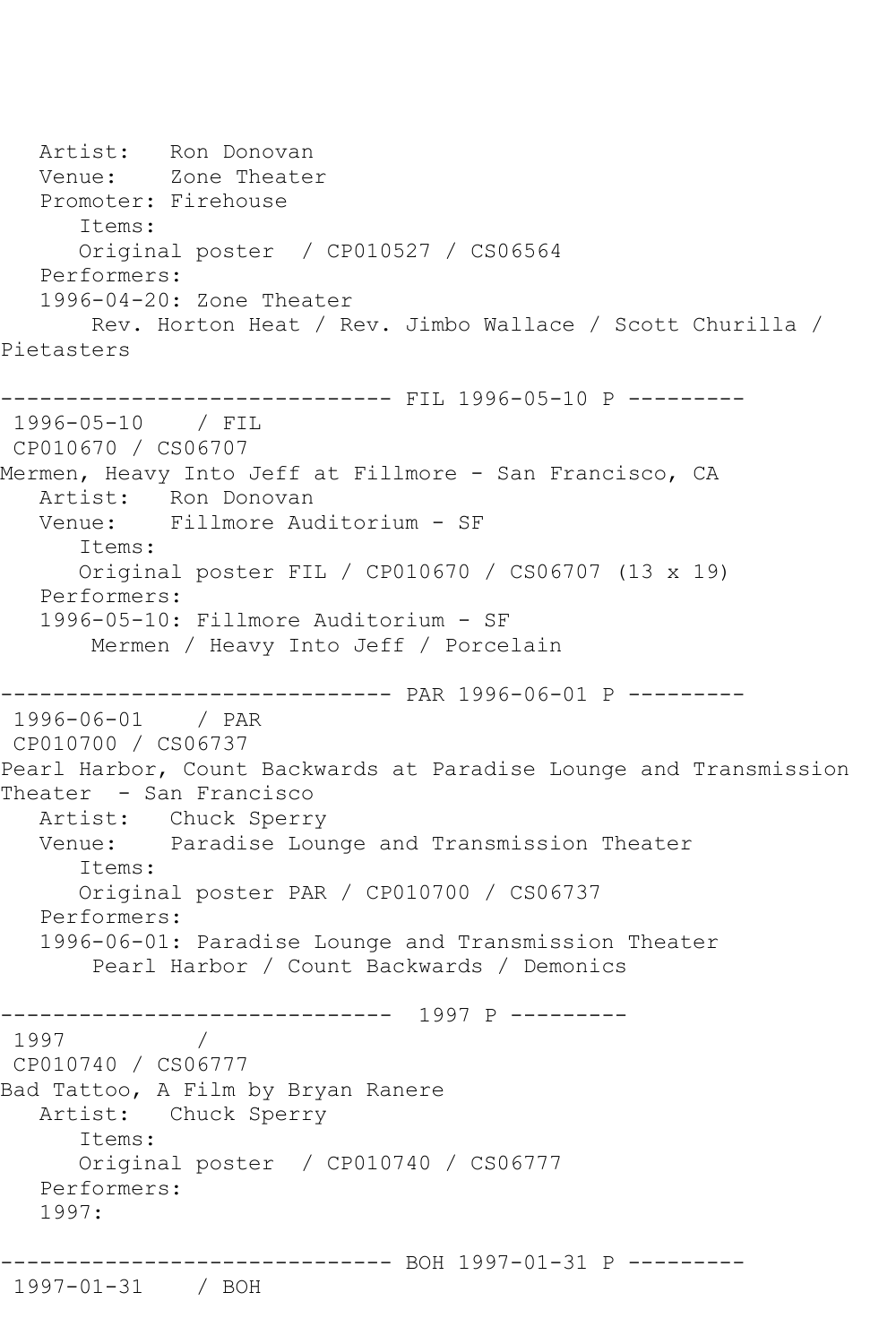CP010821 / CS06858 Mermen at Bottom of the Hill - San Francisco, CA Artist: Ron Donovan Venue: Bottom of the Hill Items: Original poster BOH / CP010821 / CS06858 Performers: 1997-01-31: Bottom of the Hill Mermen ------------------------------ TROC 1997-04-03 P --------- 1997-04-03 / TROC CP010520 / CS06557 Supersuckers, Jesse Dayton at Trocadero - Philadelphia, PA Artist: Ron Donovan Venue: Trocadero Promoter: Firehouse Items: Original poster TROC / CP010520 / CS06557 Performers: 1997-04-03: Trocadero Supersuckers / Jesse Dayton ------------------------------ SLI 1997-04-17 P --------- 1997-04-17 / SLI CP010519 / CS06556 Red Alert, Monster M at Slim's - San Francisco, CA Artist: Ron Donovan Venue: Slims, S.F. Promoter: Firehouse Items: Original poster SLI / CP010519 / CS06556 Performers: 1997-04-17: Slims, S.F. Red Alert / Monster M / Giant Robot II / Invisible Skratch Piklz ---------- DING 1997-04-26 P ---------1997-04-26 / DING CP010511 / CS06548 Liar at Dingo Bar - Albuquerque, NM Artist: Ron Donovan Venue: Dingo Bar Promoter: Firehouse Items: Original poster DING / CP010511 / CS06548 Performers: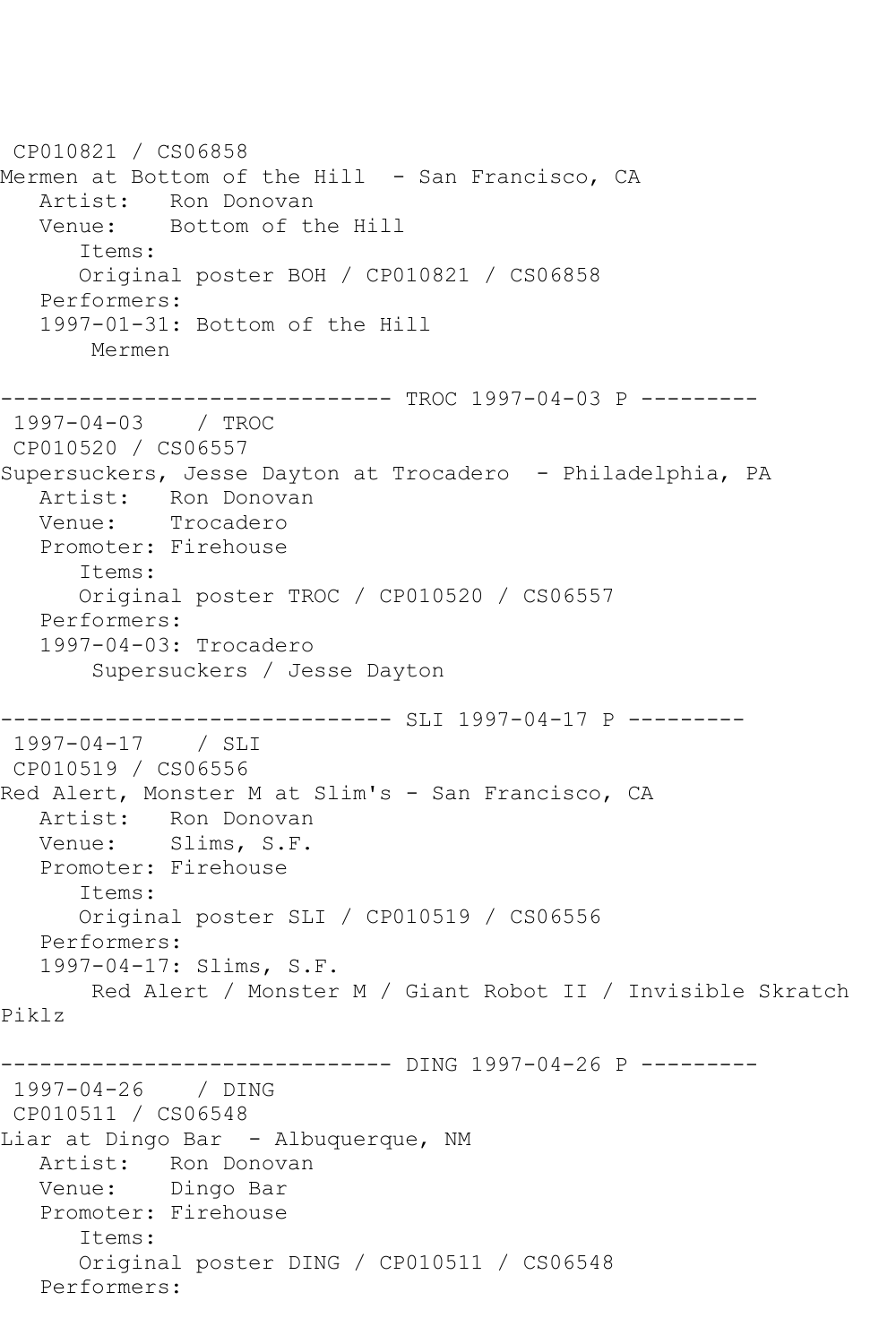1997-04-26: Dingo Bar Liar ------------------------------ TROC 1997-05-11 P --------- 1997-05-11 / TROC CP010659 / CS06696 New Bomb Turks, Red Aunts at Trocadero - Philadelphia, PA Artist: Ron Donovan Venue: Trocadero Items: Original poster TROC / CP010659 / CS06696 Performers: 1997-05-12: Trocadero New Bomb Turks / Red Aunts / La Express / Hellbillys 1997-05-11: Toy Dolls / Aquabats ------------------------------ BOH 1997-05-16 P --------- 1997-05-16 / BOH CP010510 / CS06547 Liar at Bottom of the Hill - San Francisco, CA Artist: Ron Donovan Venue: Bottom of the Hill Promoter: Firehouse Items: Original poster BOH / CP010510 / CS06547 Performers: 1997-05-16: Bottom of the Hill Liar ------------------------------ PAR 1997-06-07 P --------- 1997-06-07 / PAR CP010648 / CS06685 Incredibly Strange Wrestling, Demented at Paradise Lounge and Transmission Theater - San Francisco Artist: Chuck Sperry Venue: Paradise Lounge and Transmission Theater Items: Original poster PAR / CP010648 / CS06685 Performers: 1997-06-07: Paradise Lounge and Transmission Theater Incredibly Strange Wrestling / Demented / Are Go! / Count Backwards / Calavera / Demonics / Mutilators / Throw Rag ------------------------------ ERT 1997-06-12 P --------- 1997-06-12 / ERT CP010787 / CS06824 Lounge Lizards at El Rey Theater - Los Angeles, CA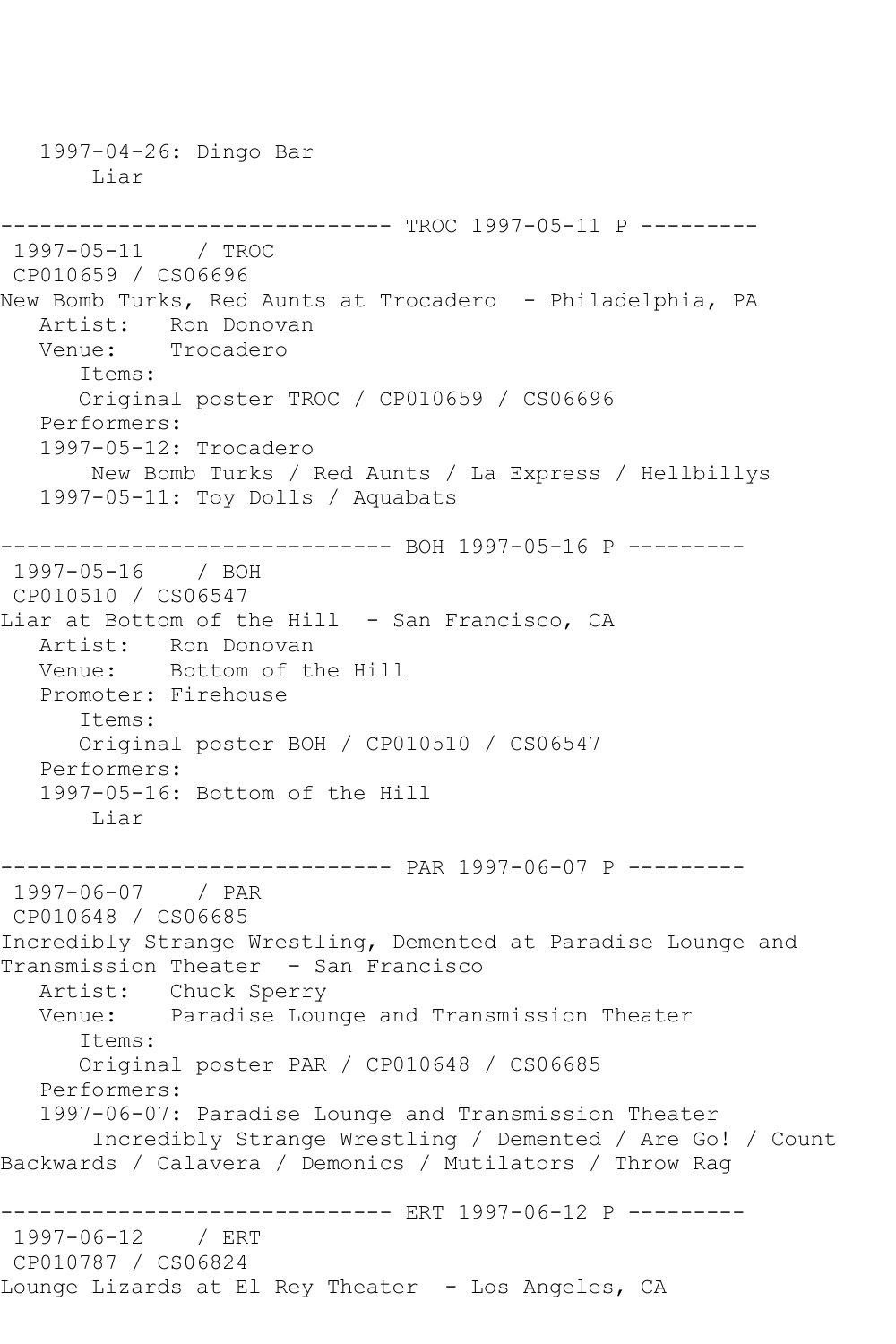Artist: Ron Donovan Venue: El Rey Theater Items: Original poster ERT / CP010787 / CS06824 Performers: 1997-06-12: El Rey Theater Lounge Lizards ------------------------------ ERT 1997-07-26 P --------- 1997-07-26 / ERT CP010769 / CS06806 Helmet at El Rey Theater - Los Angeles, CA Artist: Ron Donovan Venue: El Rey Theater Promoter: Killpeople Productions Items: Original poster ERT / CP010769 / CS06806 Performers: 1997-07-26: El Rey Theater Helmet ---------- VIRG 1997-08-19 P ---------1997-08-19 / VIRG CP010765 / CS06802 Virgin Megastore Artist: Chuck Sperry Venue: Virgin Megastore Items: Original poster VIRG / CP010765 / CS06802 Performers: 1997-08-19: Virgin Megastore ------------------------------ 1997-09-25 P --------- 1997-09-25 / CP010641 / CS06678 The Hard Ride at Launchpad Artist: Ron Donovan Venue: Launchpad Promoter: Killpeople Productions Items: Original poster / CP010641 / CS06678 Performers: 1997-09-25: Launchpad Pavement / Geraldine Fibbers ------------------------------ 1997-09-30 P ---------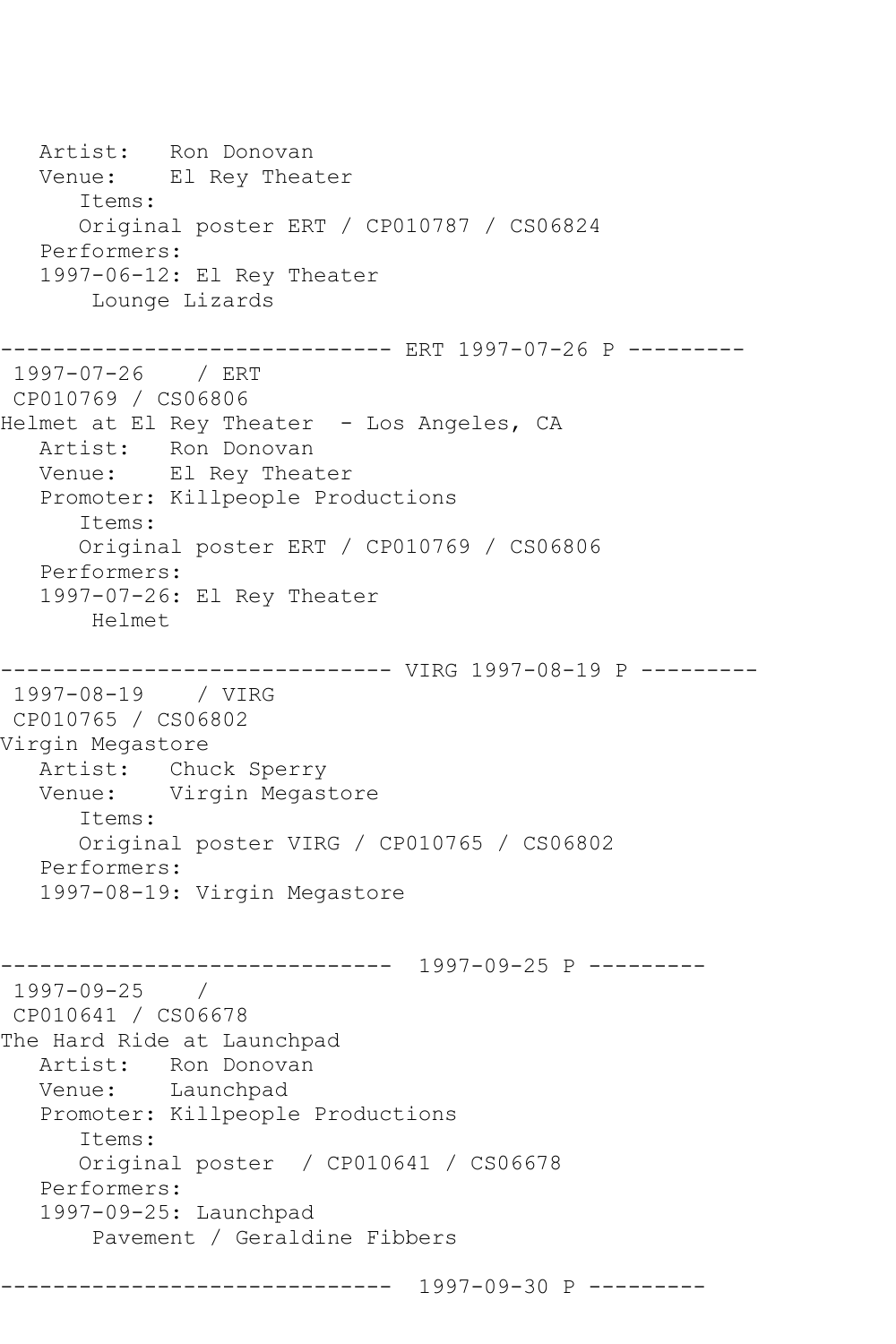```
1997-09-30 / 
CP010784 / CS06821
The Rolling Stones, Bridges to Babylon
   Artist: Ron Donovan
       Items:
       Original poster / CP010784 / CS06821
       Original poster / CP014317 / MARM121
   Performers:
    1997-09-30: Rolling Stones
------------------------------ 1997-10-02 P ---------
1997-10-02 / 
CP010528 / CS06565
Johnny Cash, June Carter at Pope Joy Hall
   Notes: This item appears in the book 'The Art of Modern Rock' as 
AMR # 194.3
   Artist: Ron Donovan
   Venue: Pope Joy Hall
   Promoter: Firehouse
       Items:
       Original poster / CP010528 / CS06565
    Performers:
    1997-10-02: Pope Joy Hall
        Johnny Cash / June Carter
            ------------------------------ 1997-10-05 P ---------
1997 - 10 - 05CP010508 / CS06545
Incredibly Strange Wrestling at ISW
   Artist: Chuck Sperry
   Venue: ISW
   Promoter: Firehouse
       Items:
       Original poster / CP010508 / CS06545
   Performers:
    1997-10-05 1997-10-19: ISW
        Incredibly Strange Wrestling
                ------------------------------ SLI 1997-10-11 P ---------
1997-10-11 / SLI 
CP010523 / CS06560
Grease Ball 1997 at Slims
   Artist: Chuck Sperry
   Venue: Slims, S.F.
   Promoter: Firehouse
       Items:
       Original poster SLI / CP010523 / CS06560
```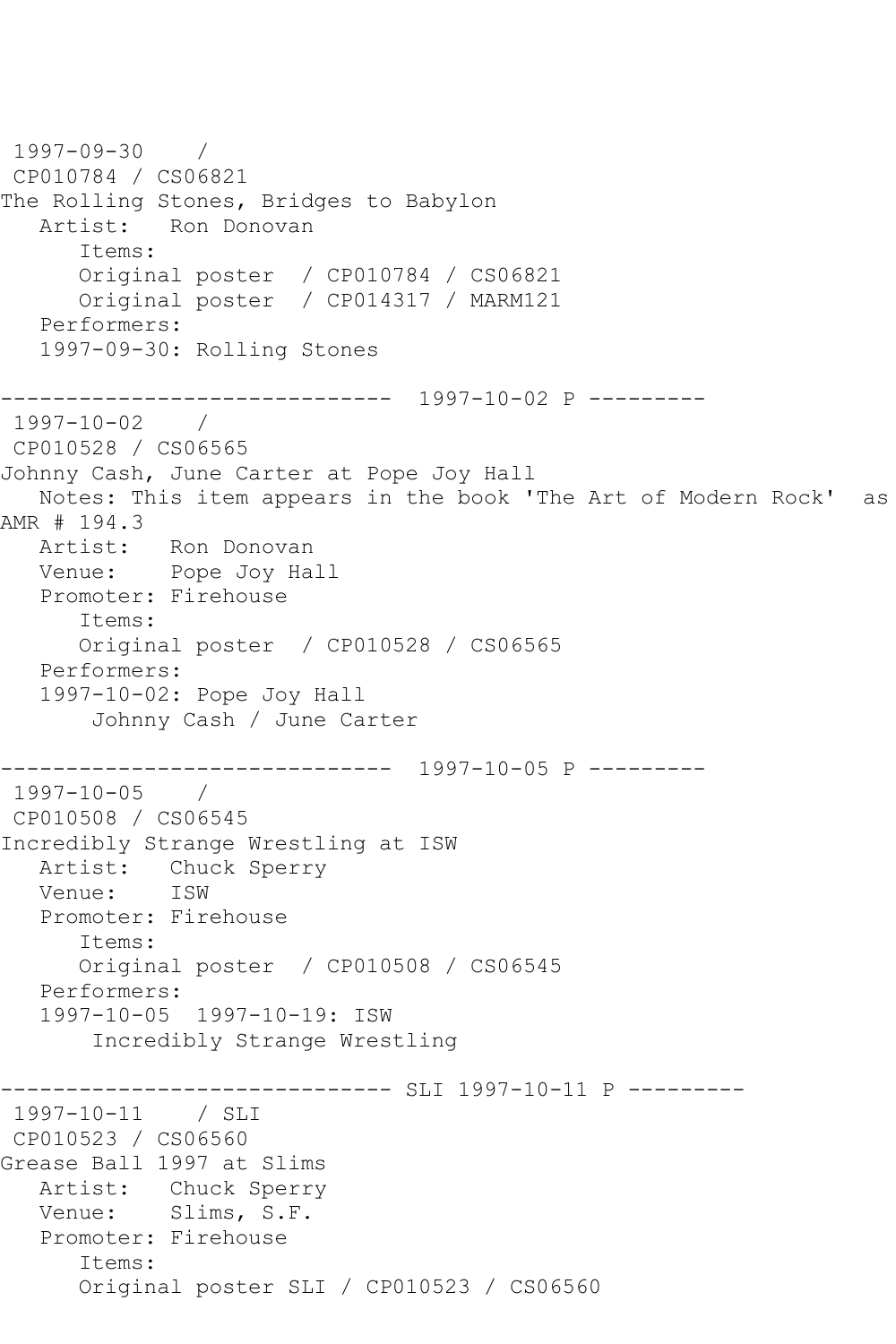```
 Performers:
   1997-10-11 1997-10-12: Slims, S.F.
       Big Six / Dave Stuckey and his Rhythm Gang / Collins Kids / 
Ronnie Dawson / Dale Watson / Kim Lenz and Her Jaguars / Atomic 
Bombshell
------------------------------ TROC 1997-11-04 P ---------
1997-11-04 / TROC 
CP010643 / CS06680
Lords of Acid at Trocadero - Philadelphia, PA
   Notes: 
This item appears in the book 'The Art of Modern Rock' as AMR # 110
   Artist: Ron Donovan
   Venue: Trocadero
       Items:
       Original poster TROC / CP010643 / CS06680
   Performers:
   1997-11-04: Trocadero
       Lords of Acid
------------------------------ 1997-11-12 P ---------
1997-11-12 / 
CP010538 / CS06575
311, Sugar Ray at Hearnes Center - Columbia, MO
  Artist: Chuck Sperry<br>Venue: Hearnes Cente
           Hearnes Center
   Promoter: Firehouse
       Items:
      Original poster / CP010538 / CS06575
   Performers:
   1997-11-12: Hearnes Center
        311 / Sugar Ray
------------------------------ MAUI 1997-11-20 P ---------
1997-11-20 / MAUI 
CP010551 / CS06588
Bush at Maui Cultural Center - Maui, HI
   Artist: Chuck Sperry
   Venue: Maui Cultural Center
   Promoter: Firehouse
       Items:
      Original poster MAUI / CP010551 / CS06588
   Performers:
   1997-11-20: Maui Cultural Center
       Bush
------------------------------ LDS 1997-12-20 P ---------
```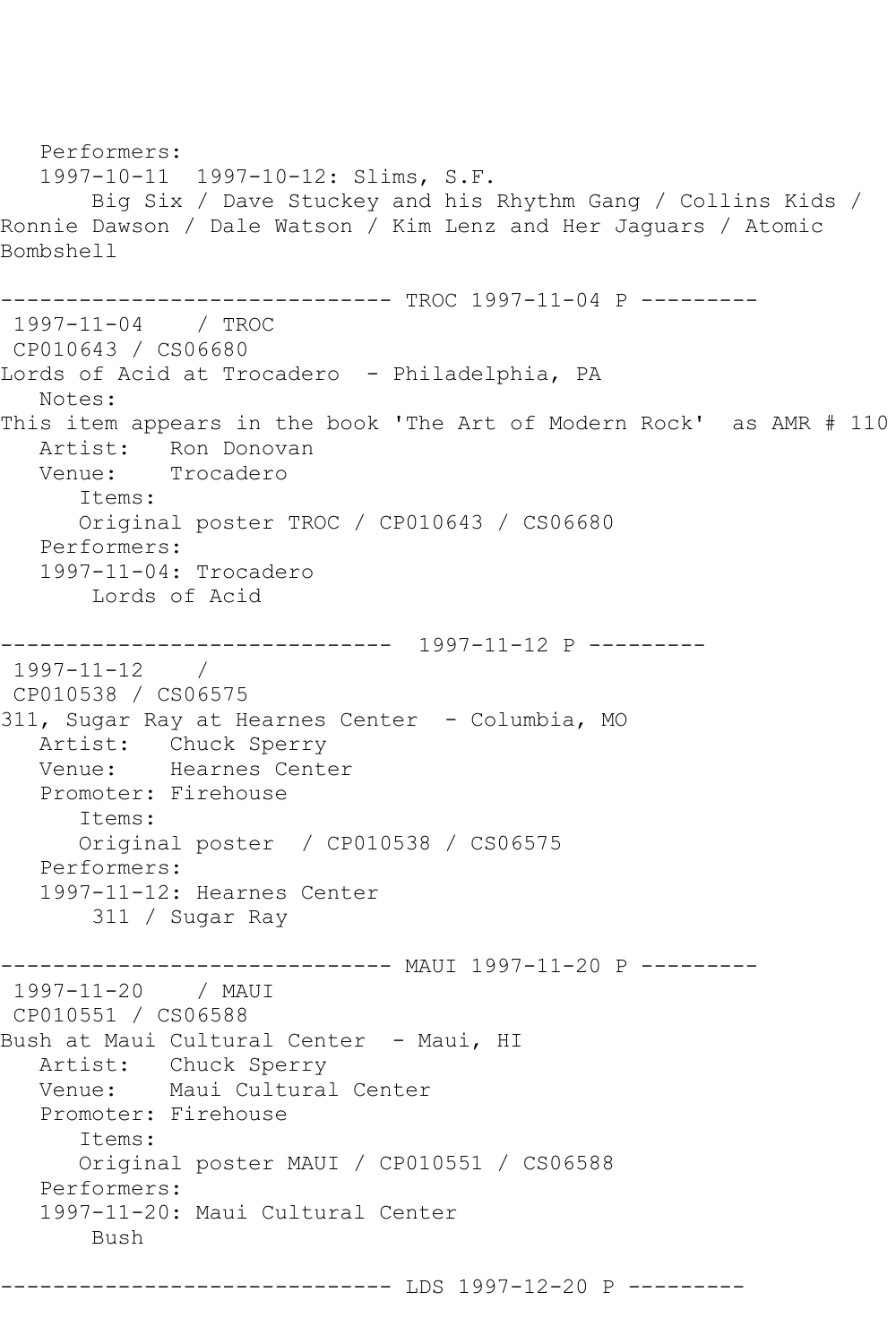1997-12-20 / LDS CP010572 / CS06609 Liar at Last Day Saloon - San Francisco, CA Artist: Ron Donovan Venue: Last Day Saloon Promoter: Firehouse Items: Original poster LDS / CP010572 / CS06609 Performers: 1997-12-20: Last Day Saloon Liar ------------------------------ BOOM 1997-12-31 P --------- 1997-12-31 / BOOM CP010560 / CS06597 New Year's Eve with John Lee Hooker at the Boom Boom Room Artist: Ron Donovan<br>Venue: Boom Boom Ro Boom Boom Room Promoter: Firehouse Items: Original poster BOOM / CP010560 / CS06597 Original poster BOOM / CP010589 / CS06626 Performers: 1997-12-31: Boom Boom Room John Lee Hooker ------------------------------ 1997-12-31 P --------- 1997-12-31 / CP010645 / CS06682 Mermen at Beach Chalet Artist: Ron Donovan Venue: Beach Chalet Items: Original poster / CP010645 / CS06682 Performers: 1997-12-31: Beach Chalet Mermen -------------------------------- VIRG 1998 P ---------<br>1998 / VIRG 1998 CP010777 / CS06814 Beastie Boys, Offical Virgin Megastore Release Ball Artist: Chuck Sperry Venue: Virgin Megastore Items: Original poster VIRG / CP010777 / CS06814 Performers: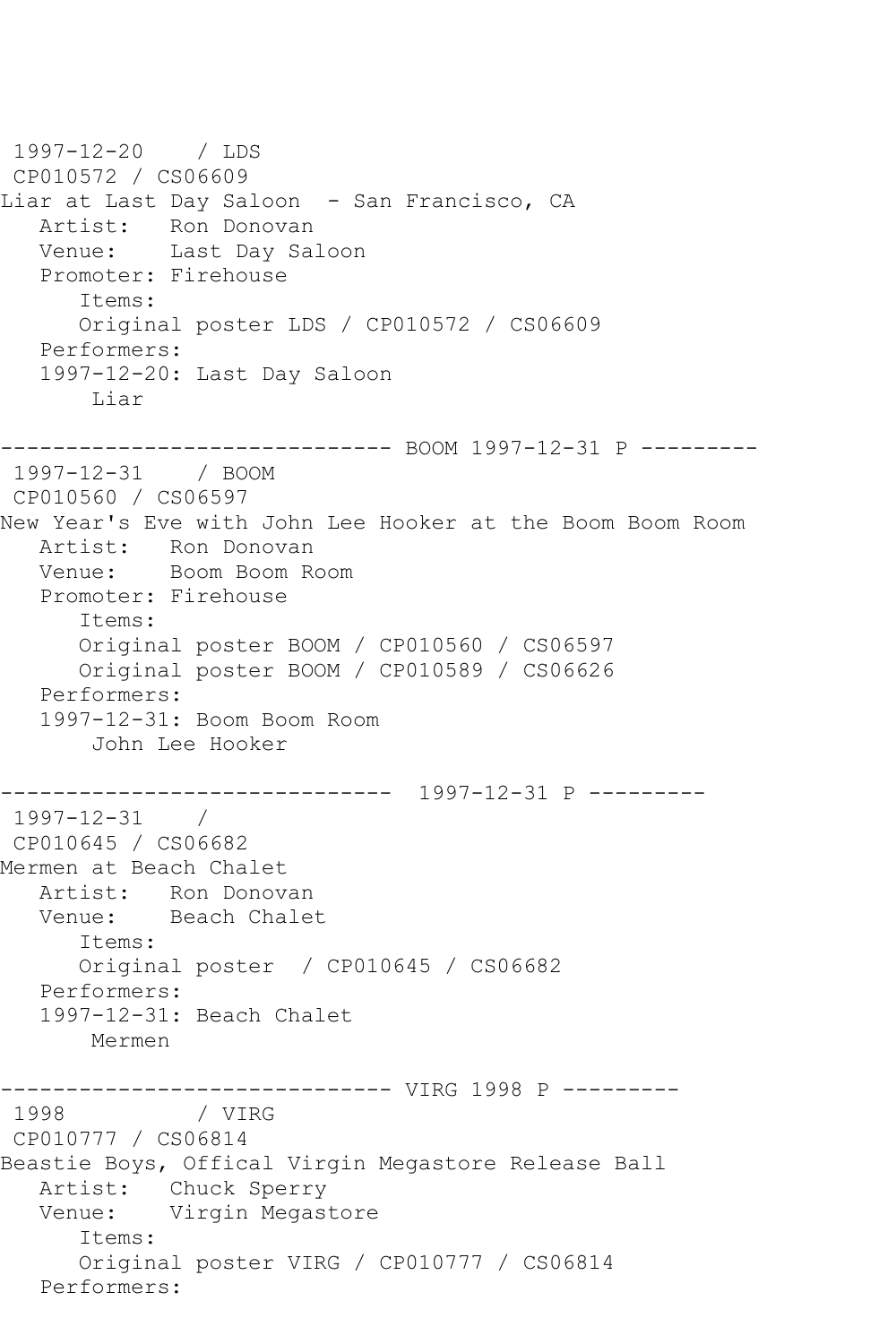1998: Virgin Megastore ------------------------------ 1998 P --------- 1998 / CP010791 / CS06828 Liar "Gone Too Far" Artist: Ron Donovan Items: Original poster / CP010791 / CS06828 Performers: 1998: ------------------------------ 1998 P --------- 1998 CP010798 / CS06835 Snowpony Artist: Ron Donovan Items: Original poster / CP010798 / CS06835 Performers: 1998: ------------------------------ 1998-02-03 P --------- 1998-02-03 / CP010781 / CS06818 Pearl Jam at Vigin Megastore Artist: Chuck Sperry Venue: Vigin Megastore Items: Original poster / CP010781 / CS06818 Performers: 1998-02-03: Vigin Megastore Pearl Jam ------------------------------ 1998-02-06 P --------- 1998-02-06 / CP010825 / CS06862 Stalker.com, Posters of Ron Donovan and Chuck Sperry at MNO Gallery Artist: Chuck Sperry Venue: MNO Gallery Items: Original poster / CP010825 / CS06862 Performers: 1998-02-06 1998-02-27: MNO Gallery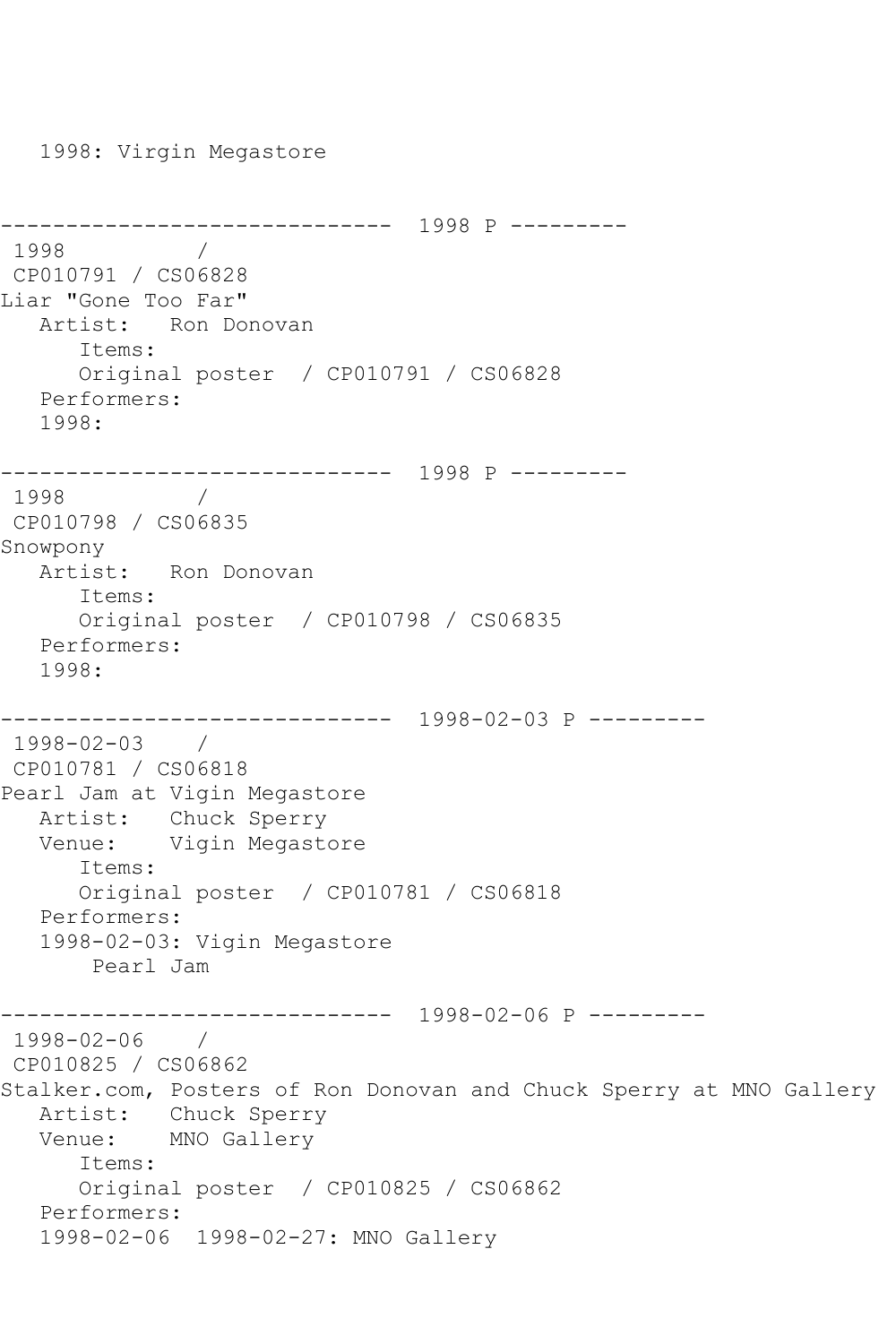------------------------------ TROC 1998-02-07 P ---------  $1998 - 02 - 07$ CP010586 / CS06623 Billy Zoom, Swingin' Utters at Trocadero - Philadelphia, PA Artist: Ron Donovan Venue: Trocadero Promoter: Nick of Time Items: Original poster TROC / CP010586 / CS06623 Performers: 1998-02-07: Trocadero Billy Zoom / Swingin' Utters / Sluts for Hire / DJ Bonebrake / John Dow ------------------------------ 1998-02-13 P --------- 1998-02-13 / CP010614 / CS06651 Chuck Sperry, Ignacio Porras at Balazo Gallery - San Francisco, CA Artist: Ron Donovan<br>Venue: Balazo Galle Balazo Gallery Items: Original poster / CP010614 / CS06651 Performers: 1998-02-13 1998-03-14: Balazo Gallery Chuck Sperry / Ignacio Porras / Nini Bibow / Panela Quattrochio / Chris Lindig / Spain Rodriquez / Calixto Robles / Sunny Buick / Seth Spicker Maxwell / Aaron Noble / Chava Medesty / Andrea Rey / Artemio Rodriquez / Cynthia Rojas / Patricia Rosse / John Seabury / Jesus Angel Perez / Claudine Gosset / Mike Roman / Lawrence Colacion / Harry Ortiz Liflan ------------------------------ PAR 1998-03-14 P --------- 1998-03-14 / PAR CP010661 / CS06698 Incredibly Strange Wrestling, Gas Huffer at Paradise Lounge and Transmission Theater - San Francisco Artist: Chuck Sperry Venue: Paradise Lounge and Transmission Theater Items: Original poster PAR / CP010661 / CS06698 Performers: 1998-03-14: Paradise Lounge and Transmission Theater Incredibly Strange Wrestling / Gas Huffer / Los Fuckers / Los Infernos / Bleeders / Slenders / Phoenix / Thunderstone ------------------- VIRG 1998-04 P ----------<br>/ VIRG 1998-04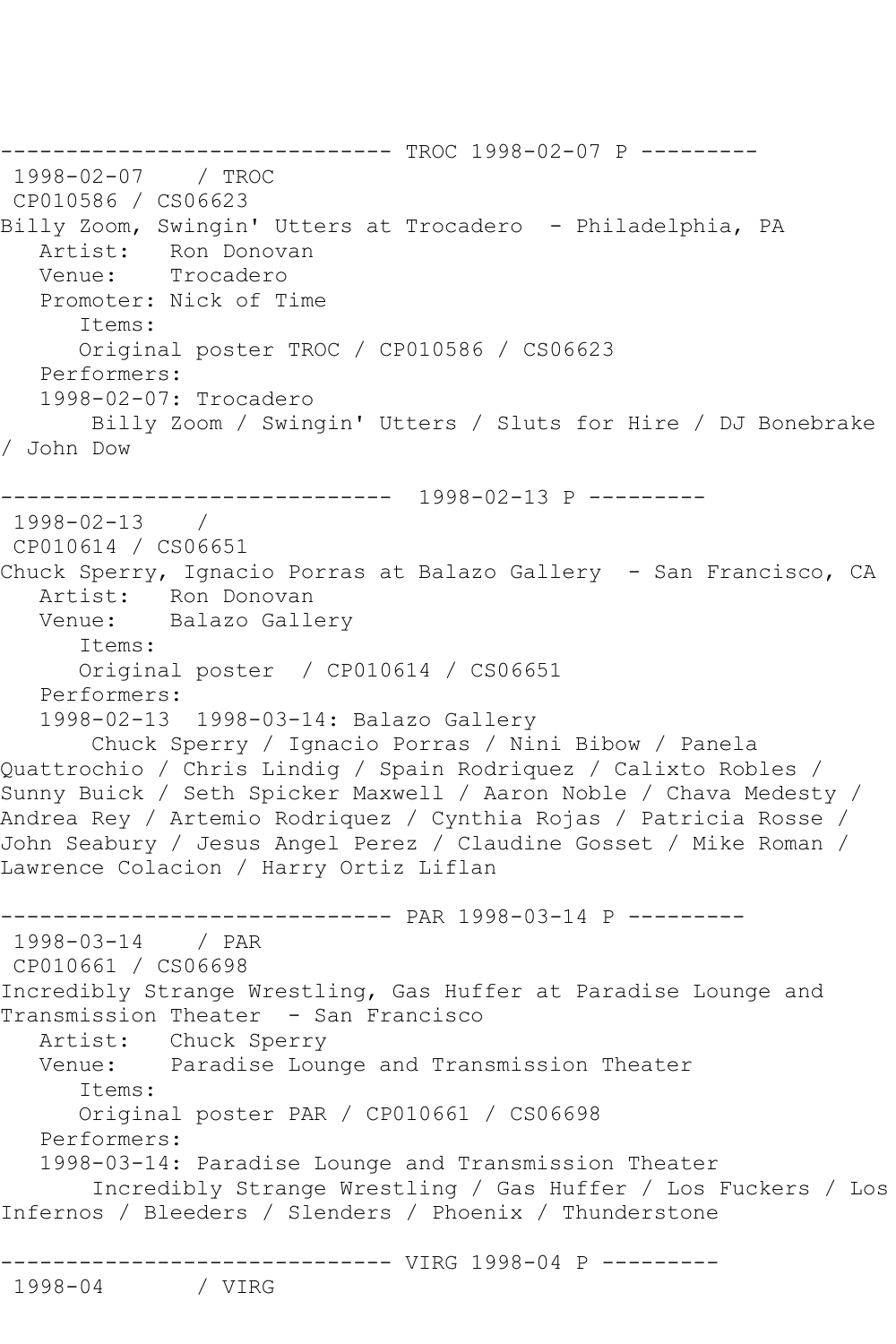CP010524 / CS06561 New Orleans, Grand Opening Virgin Megastore Artist: Chuck Sperry Venue: Virgin Megastore Promoter: Firehouse Items: Original poster VIRG / CP010524 / CS06561 Performers: 1998-04: Virgin Megastore ------------------------------ PAR 1998-04-11 P --------- 1998-04-11 / PAR CP010509 / CS06546 Liar at Paradise Lounge and Transmission Theater - San Francisco Artist: Ron Donovan Venue: Paradise Lounge and Transmission Theater Promoter: Firehouse Items: Original poster PAR / CP010509 / CS06546 Performers: 1998-04-11: Paradise Lounge and Transmission Theater Various venues Liar 1998-04-17: Molly Malones 1998-04-19: Mint 1998-04-22: Sweetwater, Mill Valley 1998-04-24: Blue Lamp 1998-04-25: Maritime Hall ------------------------------ VIRG 1998-06-02 P --------- 1998-06-02 / VIRG CP010780 / CS06817 Smashing Pumpkins at Virgin Megastore Artist: Chuck Sperry Venue: Virgin Megastore Items: Original poster VIRG / CP010780 / CS06817 Performers: 1998-06-02: Virgin Megastore Smashing Pumpkins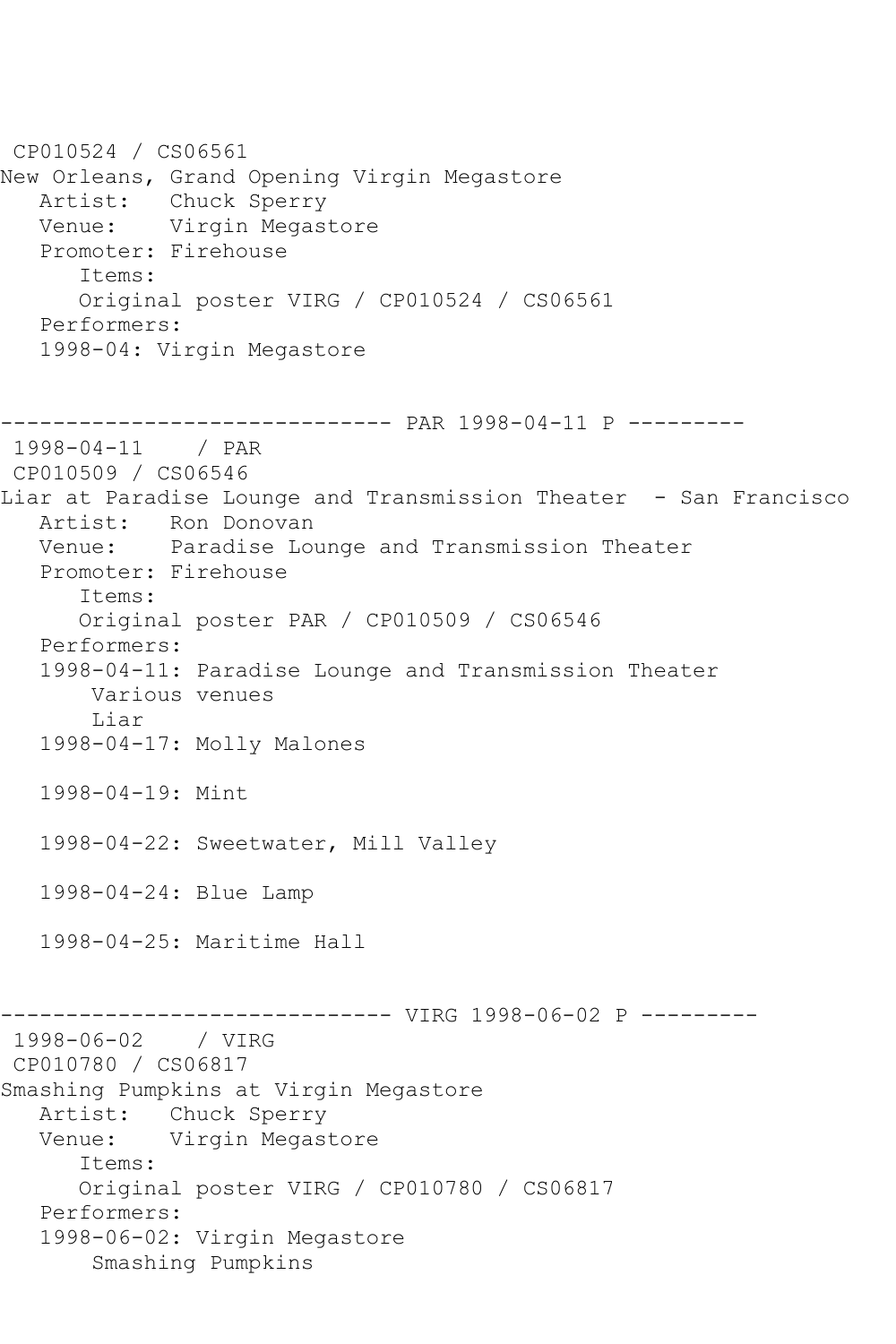```
------------------------------ OAK 1998-07-04 P ---------
1998-07-04 / OAK 
CP010504 / CS06541
X, Social Distortion at Oak Canyon Ranch
   Artist: Ron Donovan
   Venue: Oak Canyon Ranch
   Promoter: Firehouse
      Items:
      Original poster OAK / CP010504 / CS06541
   Performers:
   1998-07-04 1998-07-05: Oak Canyon Ranch
       X / Social Distortion / Rev. Horton Heat / Cramps / Buck 
Owens / Supersuckers / Lee Rocker / Big Sandy / Paladins / Blasters 
/ Indigo Swing / 13 Cats / Robert Gordon / Russell Scott / Bleeders 
/ Wayne Handcock / James Intveld / Joe Wood / Pearl Harbor / Russell 
Scott / Los Infernos / King Kotton / Top Jimmy / Devil Doll / 
Groovie Ghoulies / Rattled Roosters / Chris WIley / Blazing Haley / 
Bourban Jones / Max Bangwell / Hot Rod Lincoln / Deke Dickerson
------------------------------ HPA 1998-07-10 P ---------
1998-07-10 / HPA 
CP010596 / CS06633
Bauhaus, The Resurrection at Hollywood Palladium - Birmingham, MI
   Artist: Ron Donovan
   Venue: Hollywood Paladium
   Promoter: Firehouse
      Items:
      Original poster HPA / CP010596 / CS06633
   Performers:
   1998-07-10 1998-07-12: Hollywood Paladium
       Bauhaus / Resurrection
------------------------------ NOIS 1998-08-06 P ---------
1998-08-06 / NOIS 
CP010615 / CS06652
The Firehouse at Noiseville Gallery - New York, NY
   Artist: Chuck Sperry
   Venue: Noiseville Gallery
      Items:
      Original poster NOIS / CP010615 / CS06652
   Performers:
   1998-08-06: Noiseville Gallery
                       ------- USNY 1998-08-28 P ---------
1998-08-28 / USNY 
CP010525 / CS06562
```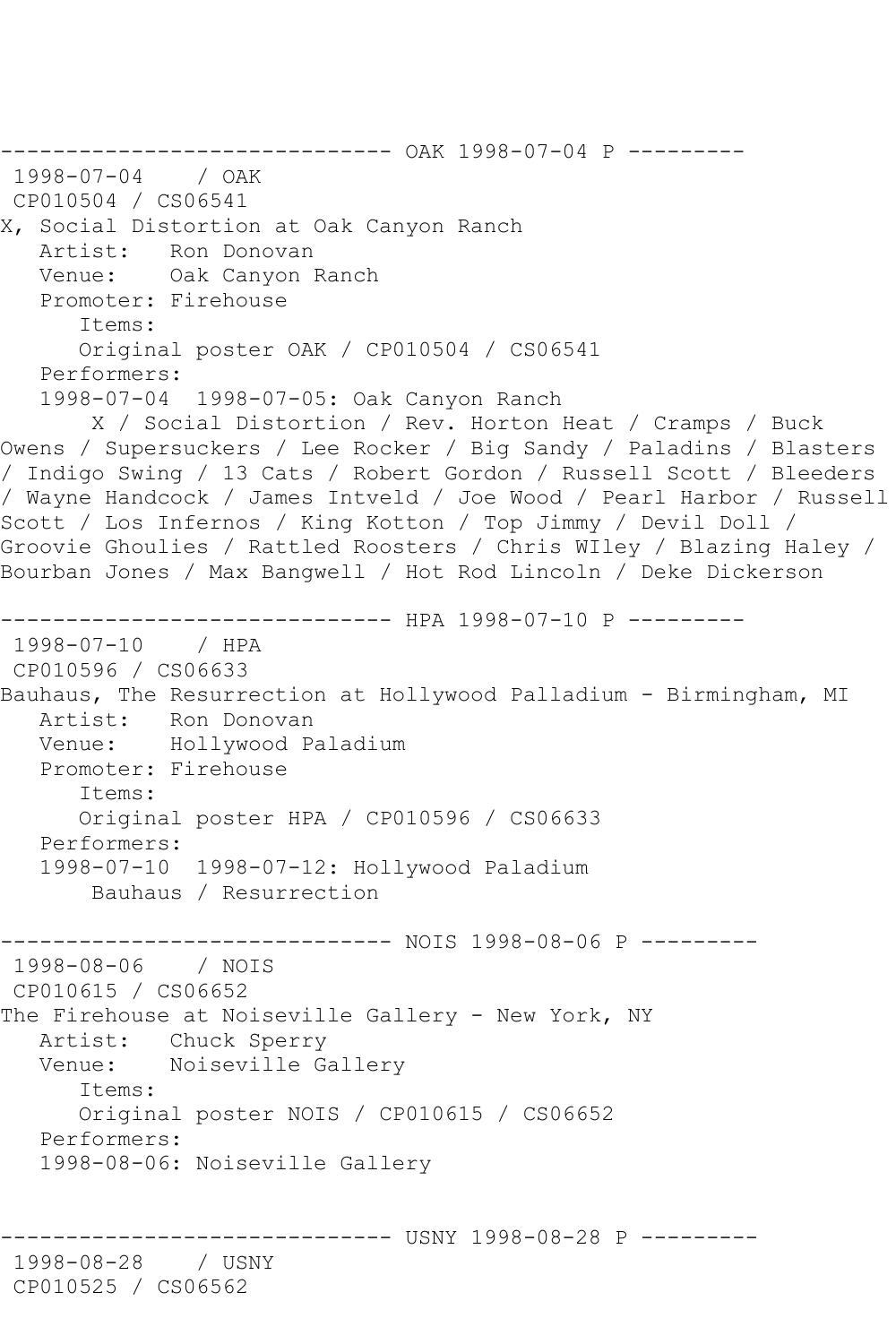Virgin Megastore, Grand Opening at Union Square, NY Artist: Chuck Sperry Venue: Union Square Promoter: Firehouse Items: Original poster USNY / CP010525 / CS06562 Performers: 1998-08-28: Union Square ------------------------------ VIRG 1998-09-08 P --------- 1998-09-08 / VIRG CP010637 / CS06674 Hole at Virgin Megastore Artist: Chuck Sperry Venue: Virgin Megastore Items: Original poster VIRG / CP010637 / CS06674 Performers: 1998-09-08: Virgin Megastore Hole ------------------------------ HMB 1998-09-10 P --------- 1998-09-10 / HMB CP010646 / CS06683 Bauhaus, Resurrection at Hammerstein Ballroom, NYC - New York, NY Artist: Ron Donovan Venue: Hammerstein Ballroom, NYC Items: Original poster HMB / CP010646 / CS06683 Performers: 1998-09-10 1998-09-11: Hammerstein Ballroom, NYC Bauhaus / Resurrection ------------------------------ 1998-10-03 P --------- 1998-10-03 / CP701052 / CP701052 Garbage, Girls vs. Boys at Santa Barbara Bowl [Santa Barbara, CA] Artist: Ron Donovan<br>Venue: Santa Barba Santa Barbara Bowl Promoter: Goldenvoice Items: Original poster / CP701052 / CP701052 (18 x 24) Performers: 1998-10-03: Santa Barbara Bowl Garbage / Girls vs. Boys 1998-09-24: Freeborn Hall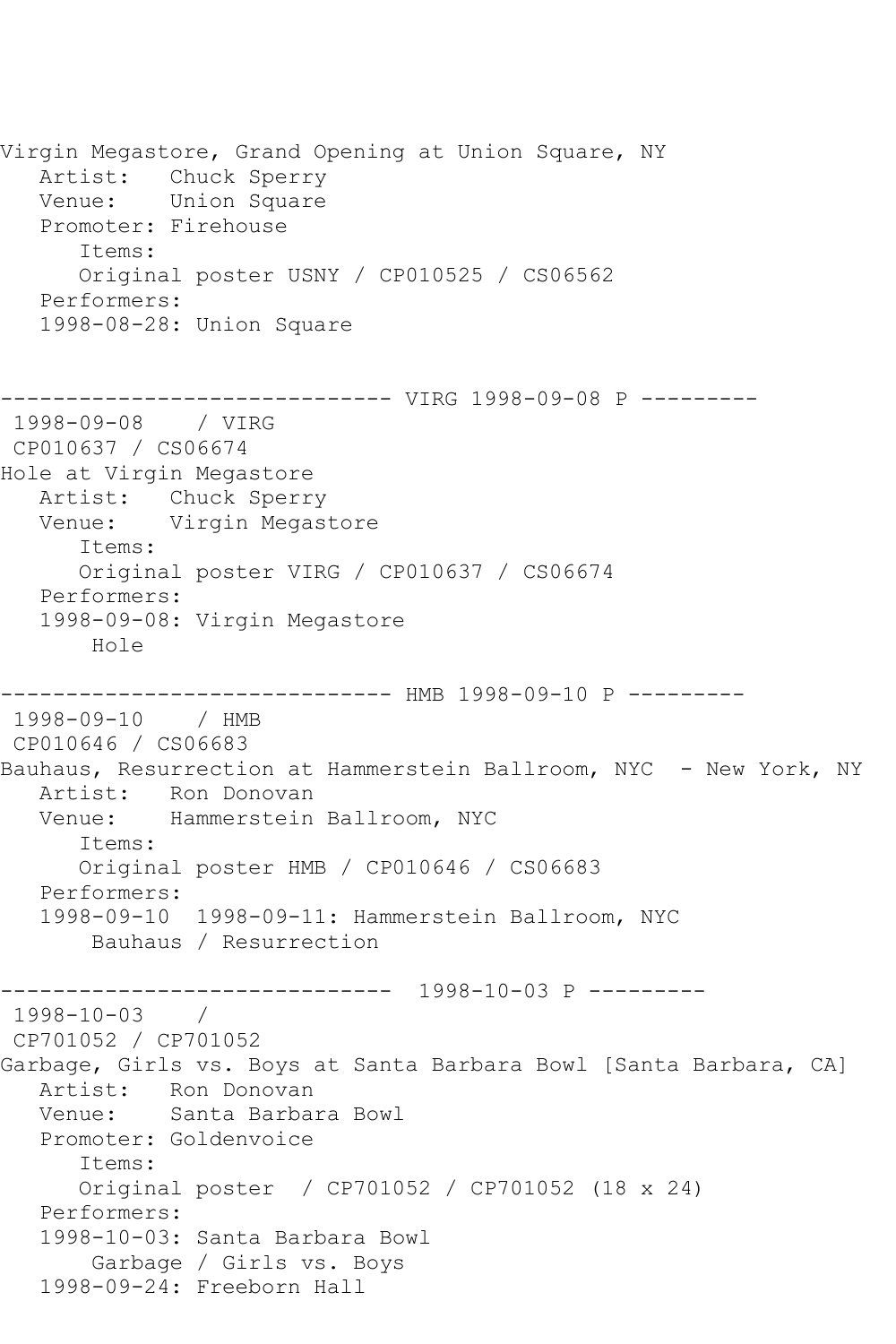1998-09-26: Palladium 1998-09-28: 1998-10-01: Rimac Arena 1998-10-02: Rainball Ballroom ------------------------------ BIM 1998-10-10 P --------- 1998-10-10 / BIM CP010537 / CS06574 4th Annual Greaseball 1998 at Bimbo 365 Club, San Francisco Artist: Chuck Sperry Venue: Bimbo's 365 Club Promoter: Firehouse Items: Original poster BIM / CP010537 / CS06574 Performers: 1998-10-10: 1998-10-11: Bimbo's 365 Club Chop Tops / Del Bombers / Jeff Bright and the Sunshine Boys / Jitters / Hot Shots / Junior Marvel / Haywoods / Danny Dean and the Home Wreckers / Randy Beckett / Deke Dickerson / Smith Ranch Boys / Kim Lenz and Her Jaguars ------------------------------ 1998-10-22 P --------- 1998-10-22 / CP010558 / CS06595 Eyesore: Chuck Sperry and Ron Donovan at Max Fish Artist: Chuck Sperry Venue: Max Fish Items: Original poster / CP010558 / CS06595 Performers: 1998-10-22 1998-11-15: Max Fish ------------------------------ HMB 1998-11-23 P --------- 1998-11-23 / HMB CP010574 / CS06611 Marilyn Manson at Hammerstein Ballroom Artist: Ron Donovan Venue: Hammerstein Ballroom, NYC Promoter: Firehouse Items: Original poster HMB / CP010574 / CS06611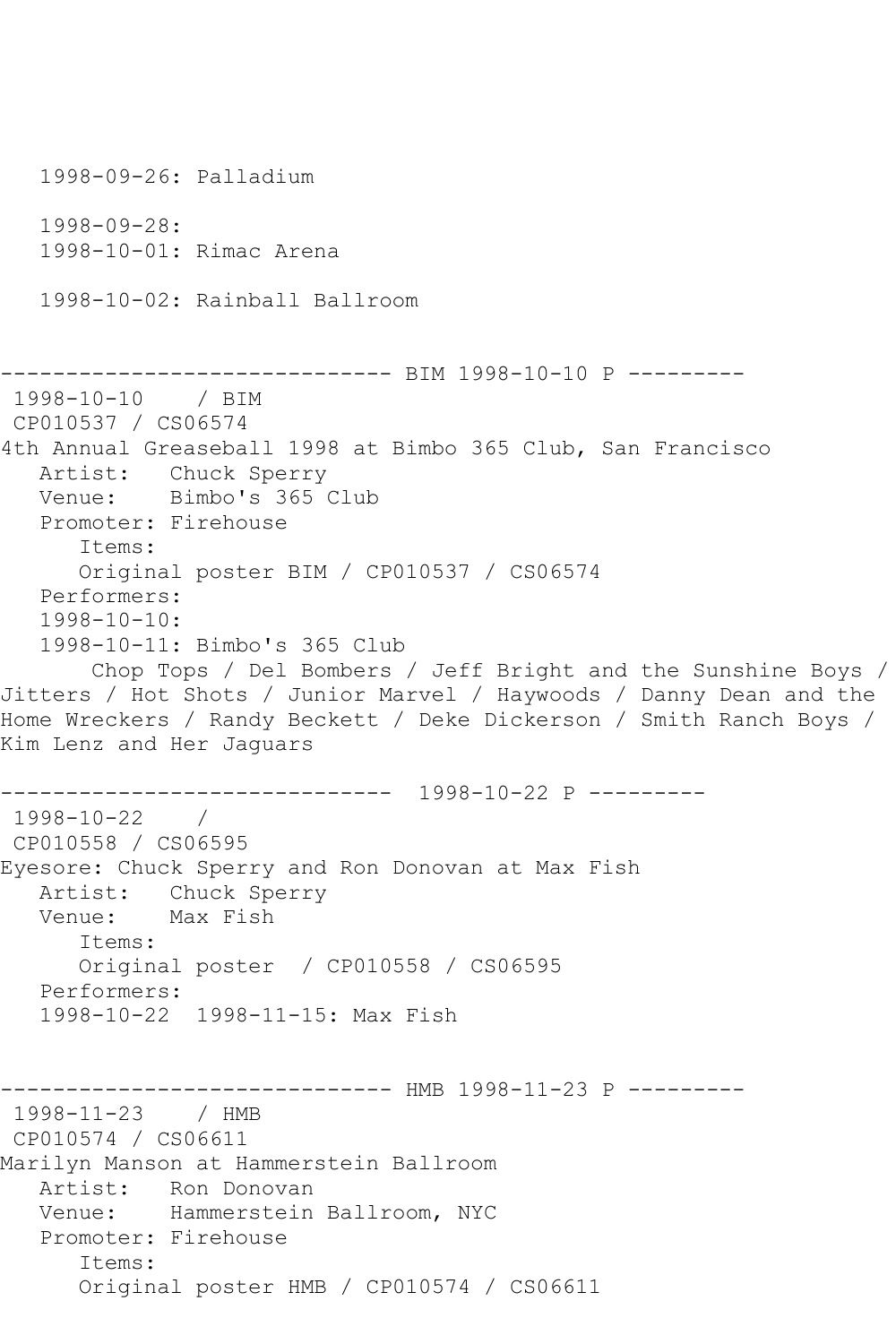Performers: 1998-11-23: Hammerstein Ballroom, NYC Marilyn Manson ------------------------------ SULA 1998-12-31 P --------- 1998-12-31 / SULA CP010540 / CS06577 Brooks and Dunn at Sullivan Arena - Anchorage, AK Artist: Ron Donovan Venue: Sullivan Arena Promoter: Firehouse Items: Original poster SULA / CP010540 / CS06577 Performers: 1998-12-31: Sullivan Arena Brooks and Dunn ------------------------------ 1998-12-31 P --------- 1998-12-31 / CP010644 / CS06681 Mermen at Beach Chalet Artist: Jerry Springer<br>Venue: Beach Chalet Beach Chalet Items: Original poster / CP010644 / CS06681 Performers: 1998-12-31: Beach Chalet Mermen ------------------------------ 1998-12-31 P --------- 1998-12-31 / CP010785 / CS06822 Aerosmith at Fleetcenter Artist: Chuck Sperry Venue: Fleetcenter Items: Original poster / CP010785 / CS06822 Performers: 1998-12-31: Fleetcenter Aerosmith ------------------------------ VIRG 1999 P --------- 1999 / VIRG CP010561 / CS06598 Mari Gras 1999 at Virgin Megastore Artist: Chuck Sperry Venue: Virgin Megastore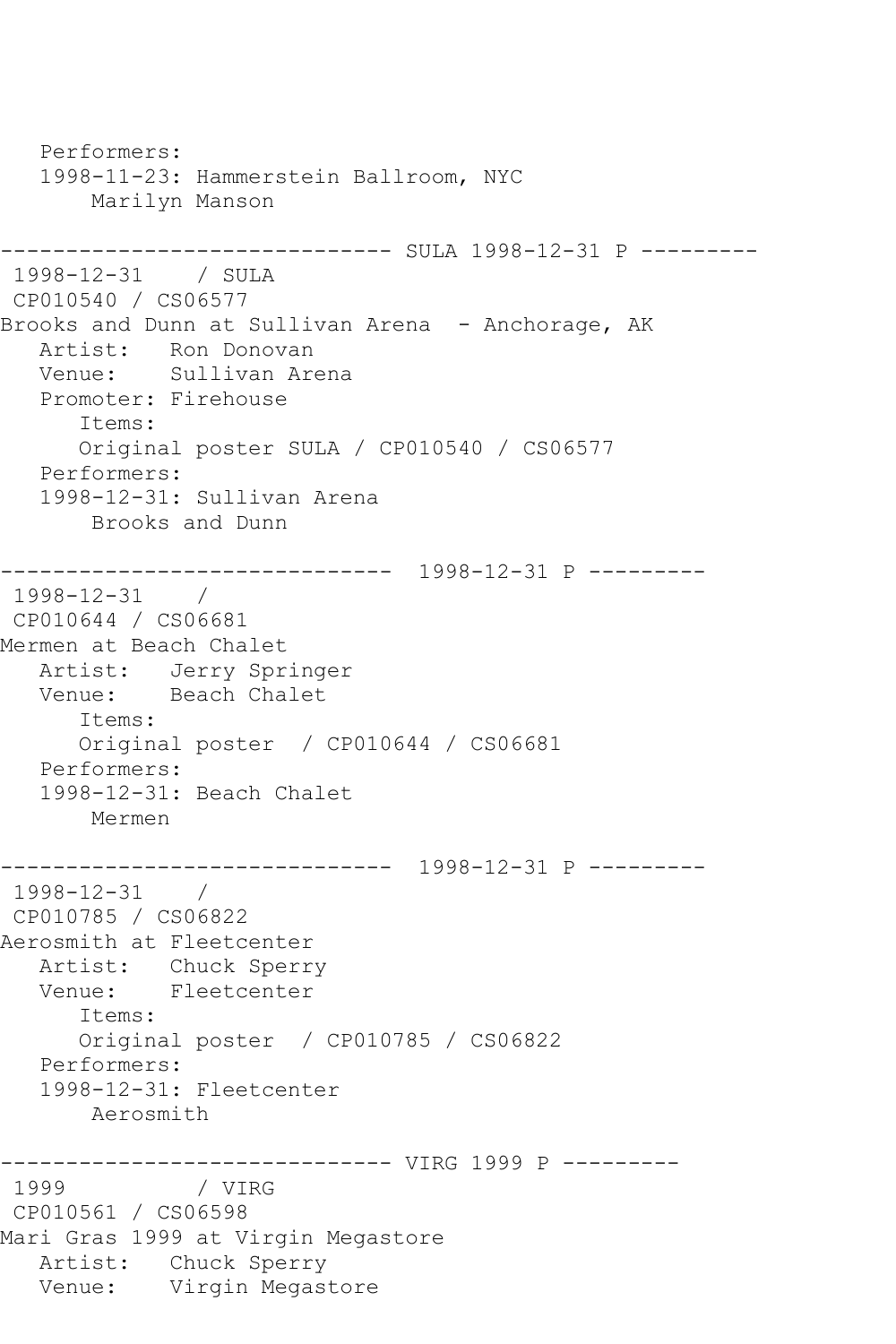Promoter: Firehouse Items: Original poster VIRG / CP010561 / CS06598 Performers: 1999: Virgin Megastore ------------------------------ 1999 P --------- 1999 / CP010611 / CS06648 Jeanna Fine Artist: Ron Donovan Items: Original poster / CP010611 / CS06648 Performers: 1999: ------------------------------ 1999 P --------- 1999 / CP010626 / CS06663 Redrum Club, Every Tuesday Artist: Ron Donovan Venue: Redrum Club Items: Original poster / CP010626 / CS06663 Performers: 1999: Redrum Club ------------------------------ MAR 1999-01-16 P --------- 1999-01-16 / MAR CP010652 / CS06689 Bad Religion, No Use For A Name at Maritime Hall - San Francisco, CA Artist: Chuck Sperry Venue: Maritime Hall Items: Original poster MAR / CP010652 / CS06689 Performers: 1999-01-16: Maritime Hall Bad Religion / No Use For A Name / Hate Fuck Trio ------------------------------ FIL-BGF-372 1999-03-26 P-1 --------- 1999-03-26 / FIL BGF-372 CP005565 / CP00814 Incredibly Strange Wrestling, Satan's Pilgrims at Fillmore Auditorium - SF - San Francisco, CA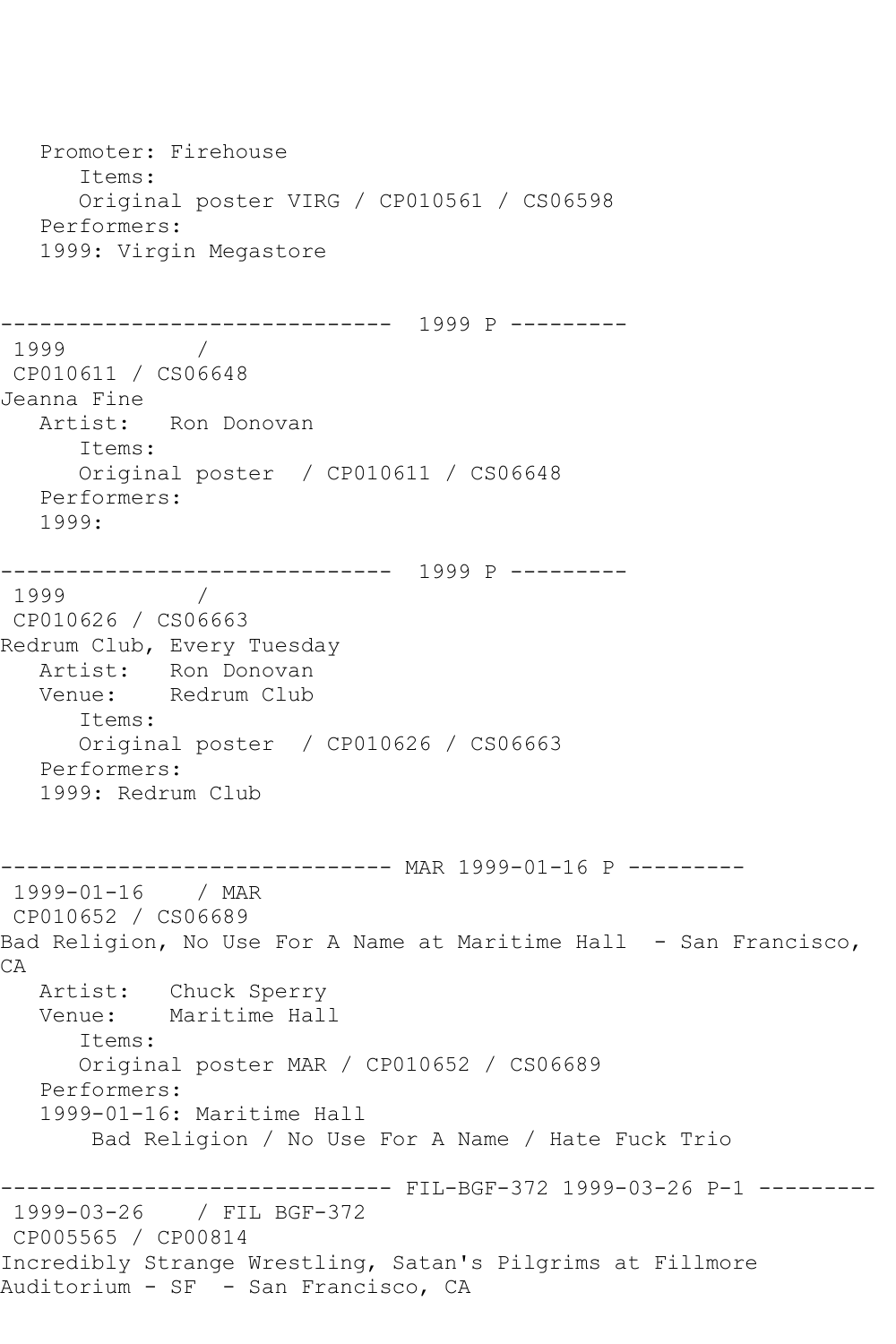```
 Private Notes: BGF
   Artist: Chuck Sperry
   Venue: Fillmore Auditorium - SF
   Promoter: Bill Graham New Fillmores BGF
       Items:
      Original poster FIL-BGF-372 Edition 1 / CP005565 / CP00814 (13 
x 19)
         Price: 79.00
      Original poster FIL-BGF-372 Edition 1 / CP005443 / CP00692 (13 
x 19)
   Performers:
   1999-03-26: Fillmore Auditorium - SF
        Incredibly Strange Wrestling / Satan's Pilgrims / Tedio Boys 
/ Bomboras
------------------------------ CRO 1999-04-01 P ---------
1999-04-01 / CRO 
CP010559 / CS06596
Hasmat at Crocodile Cafe - Seattle, WA
   Artist: Chuck Sperry
   Venue: Crocodile Cafe
   Promoter: Firehouse
      Items:
       Original poster CRO / CP010559 / CS06596
   Performers:
   1999-04-01: Crocodile Cafe
       Hasmat
        ------------------------------ 1999-04-21 P ---------
1999-04-21 / 
CP010562 / CS06599
Bad Religion at Egan Center
   Artist: Ron Donovan
   Venue: Egan Center
   Promoter: Firehouse
       Items:
      Original poster / CP010562 / CS06599
   Performers:
   1999-04-21: Egan Center
       Bad Religion
------------------------------ EJS 1999-05-01 P ---------
1999-05-01 / EJS 
CP010516 / CS06553
Mudhoney, Heavy Johnson Trio at EJ's - Portland, OR
  Artist: Ron Donovan<br>Venue: EJ's
  Venue:
```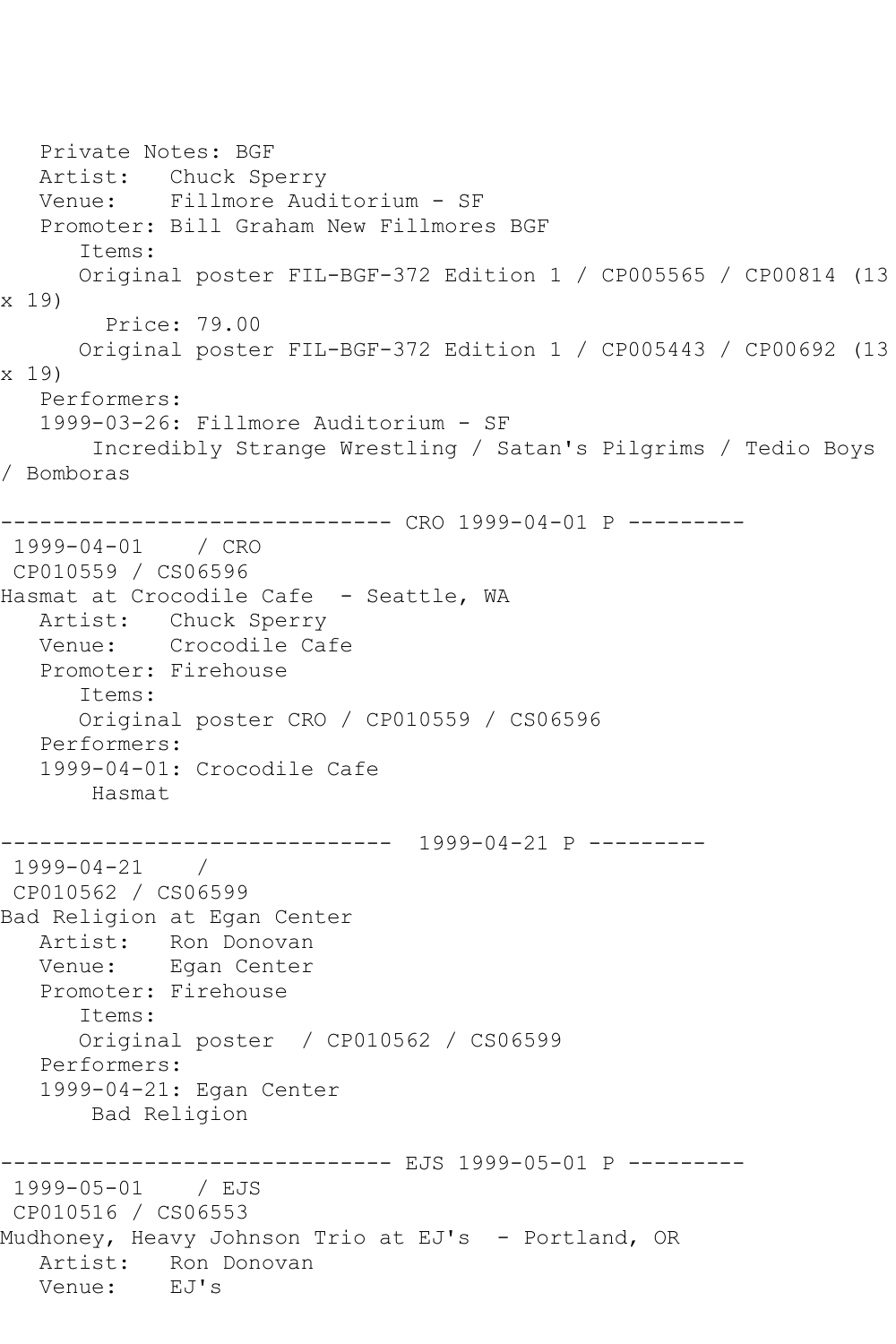Promoter: Firehouse Items: Original poster EJS / CP010516 / CS06553 Performers: 1999-05-01: EJ's Mudhoney / Heavy Johnson Trio ------------------------------ VIRG 1999-05-01 P --------- 1999-05-01 / VIRG CP010517 / CS06554 Ricky Martin at Virgin Megastore Artist: Chuck Sperry Venue: Virgin Megastore Promoter: Firehouse Items: Original poster VIRG / CP010517 / CS06554 Performers: 1999-05-01: Virgin Megastore Ricky Martin ------------------------------ MAR 1999-05-01 P --------- 1999-05-01 / MAR CP010550 / CS06587 NOFX, Youth Brigade at Maritime Hall - San Francisco, CA Artist: Ron Donovan<br>Venue: Maritime Ha Maritime Hall Promoter: Firehouse Items: Original poster MAR / CP010550 / CS06587 Performers: 1999-05-01: Maritime Hall NOFX / Youth Brigade ------------------------------ 1999-06-13 P --------- 1999-06-13 / CP010774 / CS06811 Tibetan Freedom Concert 1999 at Alpine Valley - Chicago, USARai Parkhal, Amste, IL Artist: Ron Donovan<br>Venue: Tokyo Bay N Tokyo Bay NK Hall Items: Original poster / CP010774 / CS06811 Performers: 1999-06-13: Tokyo Bay NK Hall Audio Active / Kan Takagi / Imawano / Buffalo Daughter / Nawangkhechog / Scha Daraparr / Hi-Standard / Brahman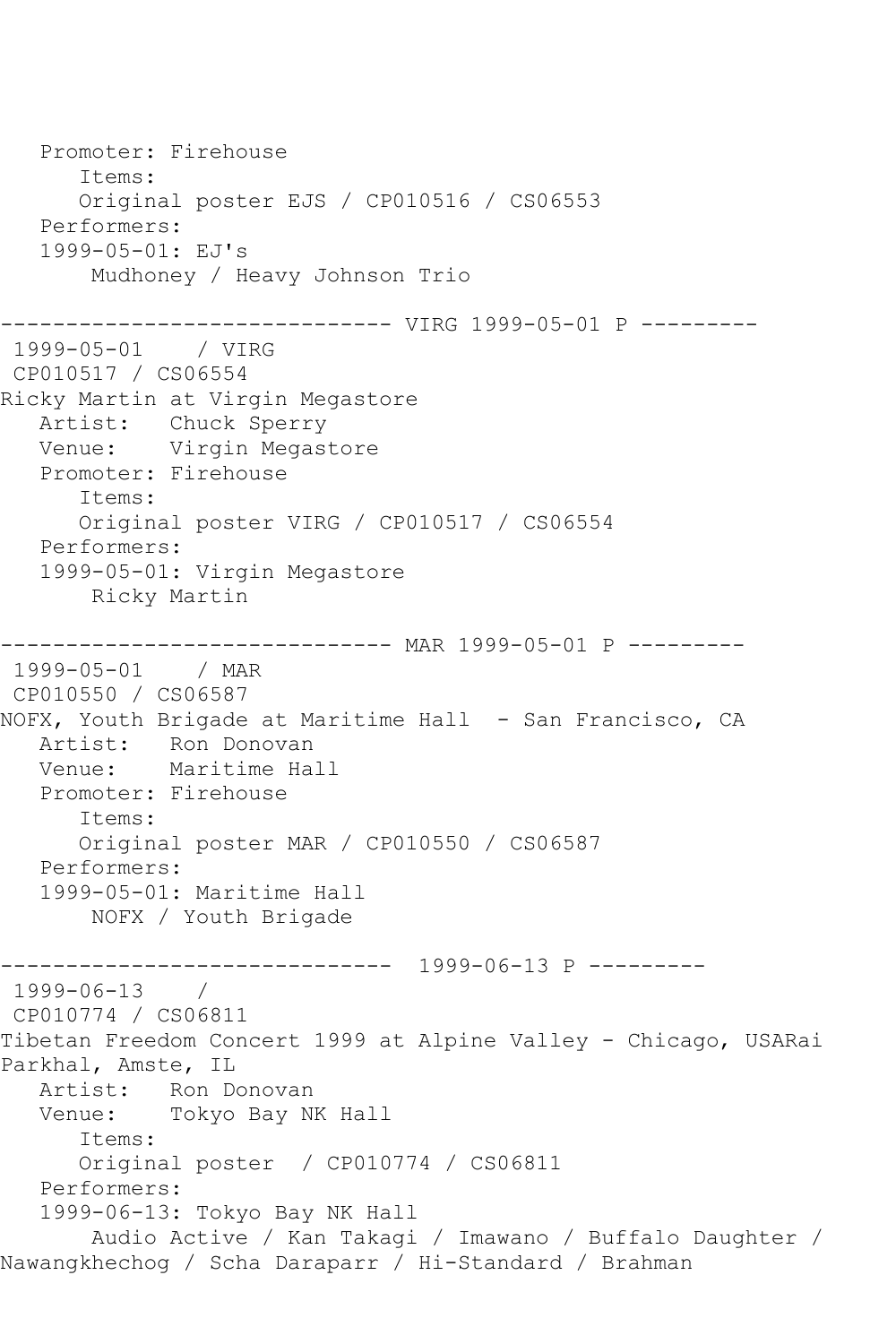```
------------------------------ MAR 1999-06-20 P ---------
1999-06-20 / MAR 
CP010584 / CS06621
Rammstein, Soul Fly at Maritime Hall - San Francisco, CA
   Artist: Ron Donovan
   Venue: Maritime Hall
   Promoter: Firehouse
      Items:
      Original poster MAR / CP010584 / CS06621
   Performers:
   1999-06-20: Maritime Hall
       Rammstein / Soul Fly / Mindless Sel Indulgence
------------------------------ OAK 1999-07-03 P ---------
1999-07-03 / OAK 
CP010552 / CS06589
Hootenanny at Oak Canyon Ranch
   Artist: Ron Donovan
   Venue: Oak Canyon Ranch
   Promoter: Firehouse
      Items:
      Original poster OAK / CP010552 / CS06589
   Performers:
   1999-07-03: Oak Canyon Ranch
       Mike Ness / Rev. Horton Heat / Bo Diddley / Royal Crown Revue 
/ Dave Alvin / Cadillac Tramps / Lee Rocker / Derailers / Paladins / 
James Intveld / Hot Rod Lincoln / Russell Scott / Buddy Blue / 
Rattled Roosters / Deke Dickerson / Bleeders / Hellbound Hayride / 
Baseboard Heaters / Custom Made Scare
------------------------------ MAR-MAR-074 1999-08-01 P ---------
1999-08-01 / MAR MAR-074
CP043108 / CP043108
Palookaville Calendar for August 1999
   Private Notes: Maritime Hall
   Artist: Ron Donovan
   Venue: Palookaville
   Promoter: 2b1
      Items:
      Original poster MAR-MAR-074 / CP043108 / CP043108 (11-7/8 x 
18)
   Performers:
   1999-08-01: Palookaville
        Toots and the Maytals / Wailing Souls
   1999-08-05: Boukman / Enksperyans
   1999-08-06: Ronnie Montrose
   1999-08-07: Dark Star Orchestra
```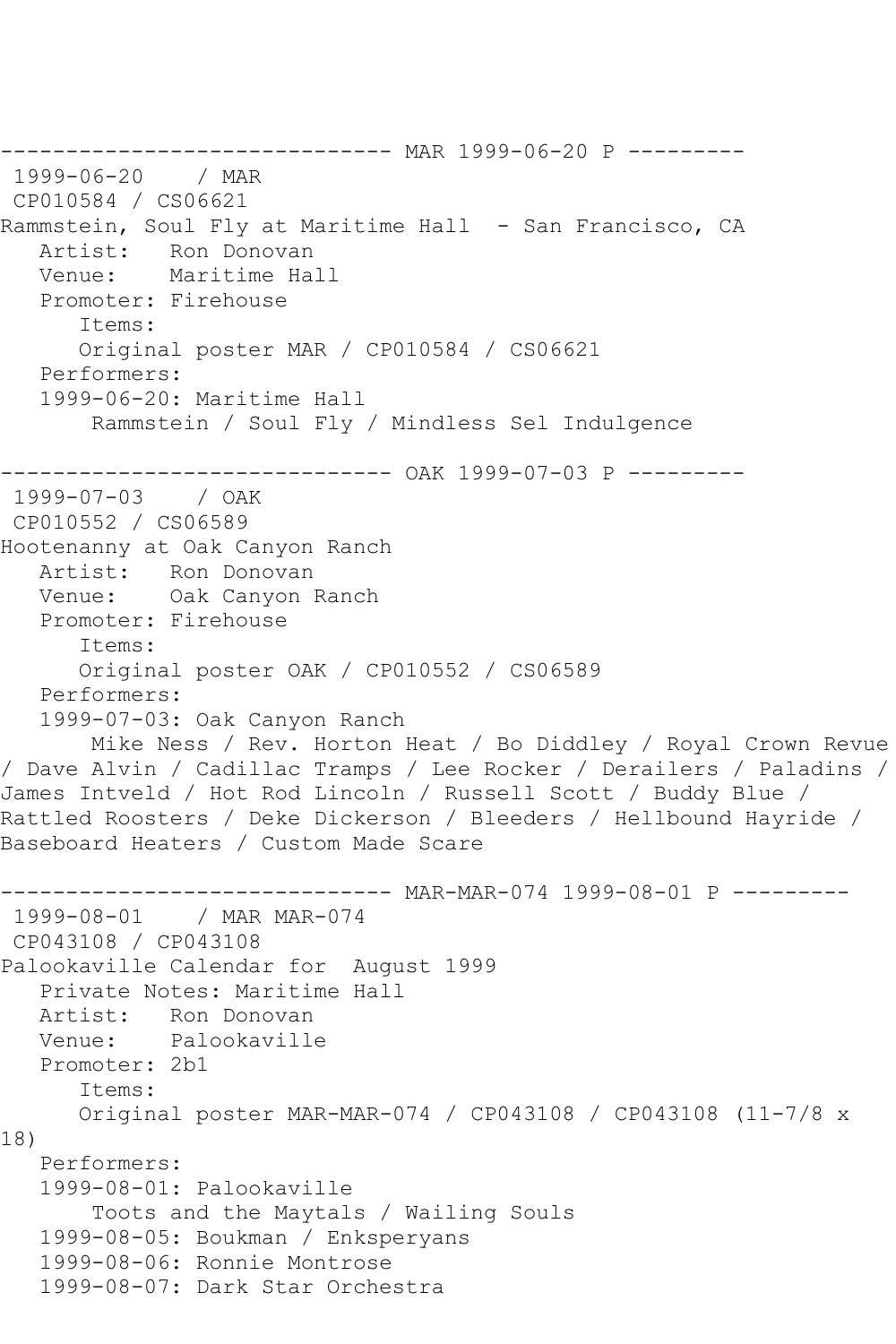```
 1999-08-08: Fury 66
   1999-08-09: Donal Lunny's Coolfin
   1999-08-10: Julian Lennon / Push Stars
   1999-08-13 1999-08-14: Burning Spear
   1999-08-20: Steve Lucky and the Rhumba Bums
   1999-08-21: Dick Dale
    1999-08-23: Dixie Dregs
   1999-08-24: Ziggy Marley and the Melody Makers / Ghetto Youth 
Crew
    1999-08-25: Bamboleo
   1999-08-26: Karl Denson's Tiny Universe / Fred Wesley
    1999-08-27: MR. Bungle / Dillinger Escape Plan
    1999-08-28: Lavay Smith and her Red Hot Skillet Lickers
       ------------------------------ MAR-MAR-073 1999-08-01 P ---------
1999-08-01 / MAR MAR-073
CP043109 / CP043109
Maritime Hall Calendar for August 1999
   Private Notes: Maritime Hall
       Benefit: Lighting by Liquid Light
   Artist: Ron Donovan
   Venue: Maritime Hall
   Promoter: 2b1 / Liquid Audio / Tixtogo.com
       Items:
       Original poster MAR-MAR-073 / CP043109 / CP043109 (11-7/8 x 
18)
   Performers:
    1999-08-01: Maritime Hall
        Kings X / Protein / Swarm / Ultraglide
    1999-08-07:
   1999-08-10: Moby / Boom Boom Satellites
   1999-08-11: Kool Keith / DJ Spooky
    1999-08-12: Hot House Flowers
   1999-08-13: Sevendust / Powerman 5000 / Skunk Anansie / Stained
   1999-08-14: Clarence Gatemouth Brown
   1999-08-27: GZA / Dr. Isreal
    1999-08-28: Pier 30 32
        Jimmy Cliff / Burning Spear / Maceo Parker / KVHW / B Side 
Players
                  ------------------------------ 1999-08-20 P ---------
1999-08-20 / 
CP700574 / CP700574
Dwarves, Electric Frankenstein at Fillmore
   Notes: 
This item appears in the book 'The Art of Modern Rock' as AMR # 
114.4
```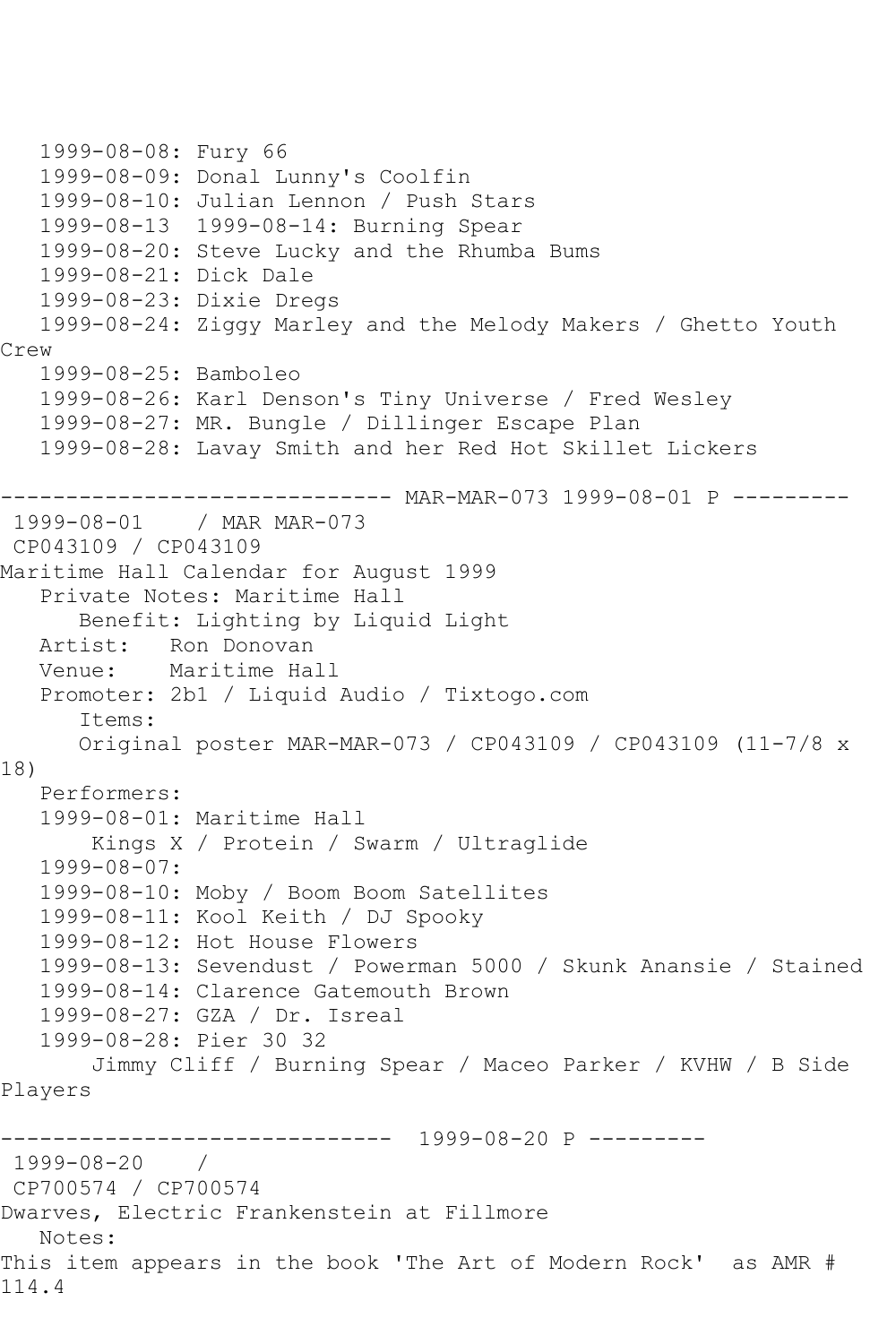Artist: Ron Donovan<br>Venue: Fillmore Venue: Items: Original poster / CP700574 / CP700574 (15-1/2 x 24) Performers: 1999-08-20: Fillmore Dwarves / Electric Frankenstein / 440 Six Pack ------------------------------ 1999-09-04 P --------- 1999-09-04 / CP010616 / CS06653 Fear Factory, Static-X at Pallace Artist: Ron Donovan Venue: Pallace Items: Original poster / CP010616 / CS06653 Performers: 1999-09-04: Pallace Fear Factory / Static-X / Dope ------------------------------ MAR-MAR-078 1999-10-01 P --------- 1999-10-01 / MAR MAR-078 CP043104 / CP043104 Palookaville Calendar for October 1999 Private Notes: Maritime Hall Artist: Ron Donovan Venue: Palookaville Items: Original poster MAR-MAR-078 / CP043104 / CP043104 (11-7/8 x 18) Original poster MAR-MAR-078 / CP010749 / CS06786 Performers: 1999-10-01: Palookaville Babatunde Olatunji / Jaka 1999-10-02: Steve Lucky and the Rhumba Bums 1999-10-06: Disco Biscuits 1999-10-08: Gil Scott Heron 1999-10-09: Jesus Diaz y Su Qba 1999-10-12: Maceo Parker 1999-10-14: Ulali 1999-10-15: B Side Players / D 9 1999-10-16: Long Beach / Dub Allstars / Barrington Levy / Half Pint / Tippa Irie 1999-10-21: Moxy Fruvous 1999-10-22: Linton Kwesi Johnson / Dennis Bovel Dub Band 1999-10-23: Southern Culture on the Skids / Swingin Neck Breakers 1999-10-25: Del the Funky Homosapien / Casual / Ugly Duckling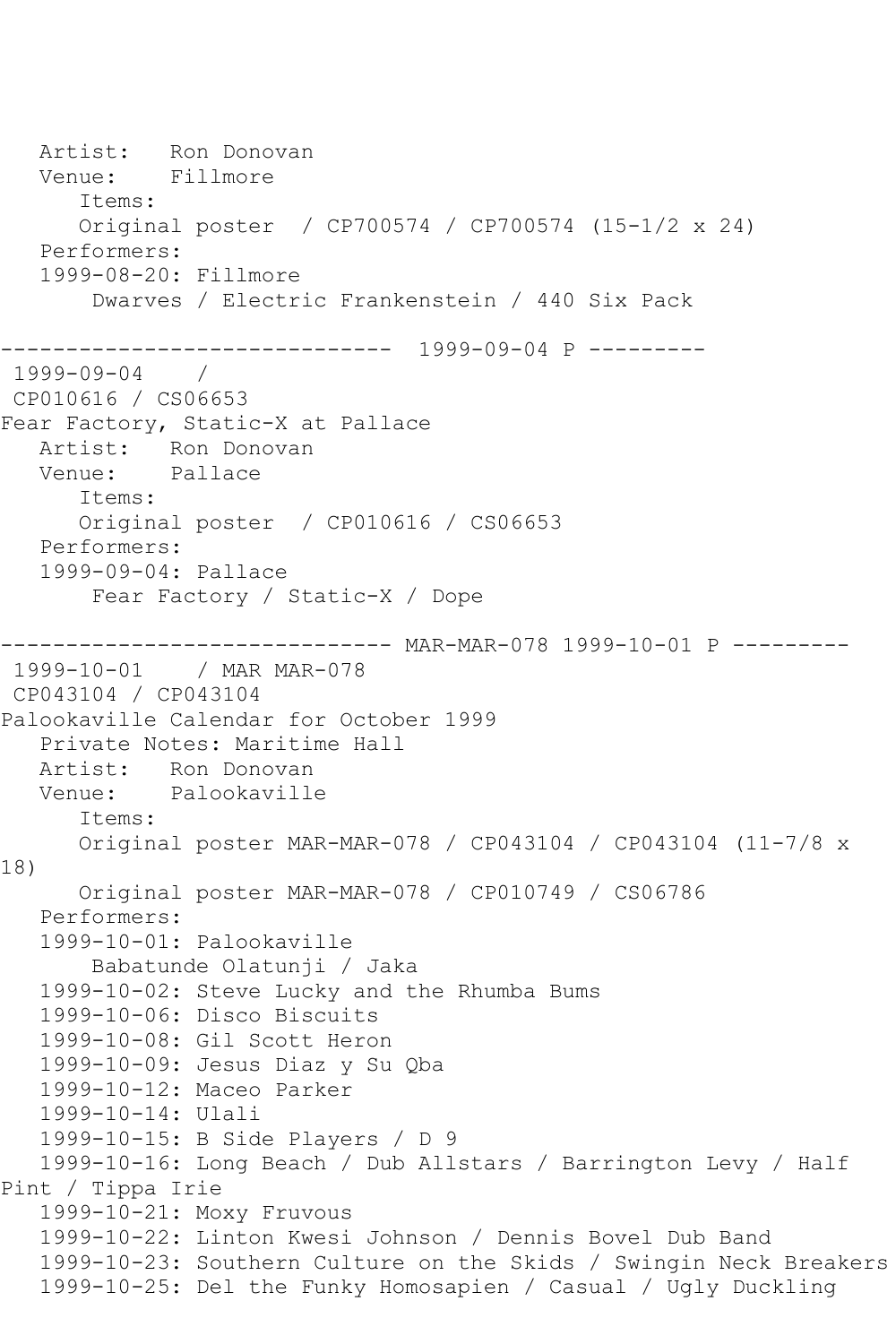1999-10-28: Mary Black 1999-10-29: Tempest 1999-10-30: Netwerk Electric / Paolos / Habesha ------------------------------ MAR-MAR-077 1999-10-01 P --------- 1999-10-01 / MAR MAR-077 CP043105 / CP043105 Maritime Hall October 1999 Private Notes: Maritime Hall Benefit: Lighting by Liquid Lights<br>Artist: Ron Donovan Artist: Ron Donovan<br>Venue: Maritime Ha Maritime Hall Promoter: Liquid Audio / Tixtogo.com Items: Original poster MAR-MAR-077 / CP043105 / CP043105 (11-7/8 x 18) Performers: 1999-10-01: Maritime Hall Robert Palmer 1999-10-03: Christian Death / Mortiis / Godhead / Diet of Worms 1999-10-06: 1999-10-07: Sixpence None the Richer / Better Than Ezra / Jeremy Toback 1999-10-08: Pavement / Calexico 1999-10-10: Bunny Wailer / Andrew Tosh / Junior Reid / Dani Spencer / Lasana Bandele 1999-10-11: 1999-10-12: Long Beach Dub Allstars / Half Pint / Tippa Irie / Barrington Levy 1999-10-13: Stuck Mojo / Speak No Evil / Haste / Unjust 1999-10-14: Type O Negative / Frontline Assembly / Clan of Zymox 1999-10-16: Incognito 1999-10-15: Pennywise / Strung Out 1999-10-18: Misfits / GWAR 1999-10-19: Supersuckers 1999-10-21: Public Enemy 1999-10-21: Linton Kwesi Johnson / Dennis Bovel Dub Band 1999-10-22: Echo and the Bunnymen 1999-10-23: Black Crowes 1999-10-29: Luscious Jackson / Ben Lee 1999-10-31: Creatures / Karen Black / Switchblade Symphony ---------------- SFRR 1999-10-09 P ---------<br>/ SFRR 1999-10-09 CP010639 / CS06676 San Francisco Rock Poster Revival Artist: Chuck Sperry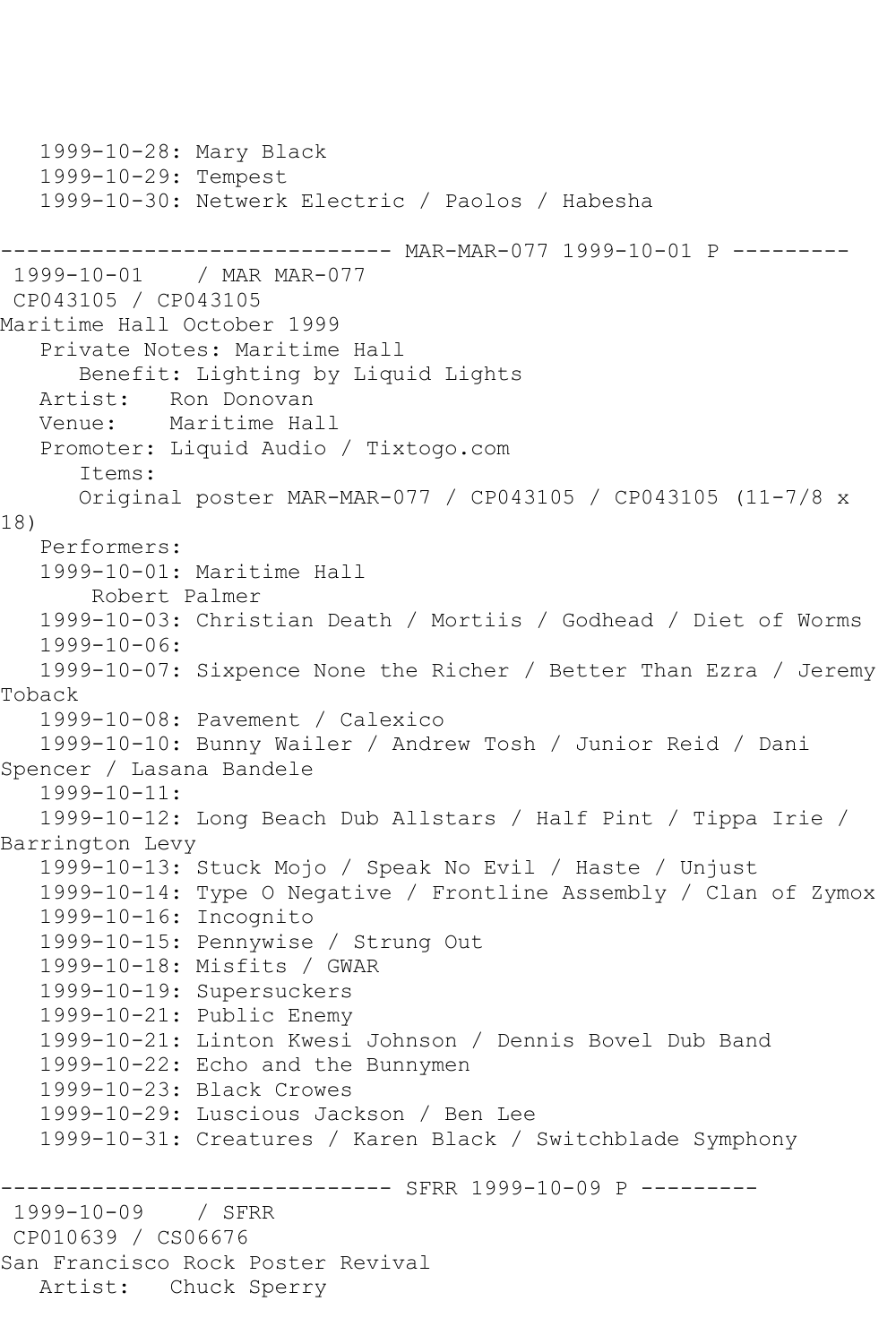Venue: San Francisco Rock Poster Revival Show Items: Original poster SFRR / CP010639 / CS06676 Performers: 1999-10-09: San Francisco Rock Poster Revival Show ------------------------------ SLI 1999-10-28 P --------- 1999-10-28 / SLI CP010546 / CS06583 The Men of Porn at Stinky's Peep Show Artist: Ron Donovan<br>Venue: Slims, S.F. Slims, S.F. Promoter: Firehouse Items: Original poster SLI / CP010546 / CS06583 Performers: 1999-10-28: Slims, S.F. Men of Porn / Viles ------------------------------ 1999-11-15 P --------- 1999-11-15 / CP010657 / CS06694 Chrome: Firehouse Kustom Popart Co. at Grober Unfug - Berlin, Artist: Firehouse<br>Venue: Grober Un Grober Unfug Items: Original poster / CP010657 / CS06694 Performers: 1999-11-15 2000-01-14: Grober Unfug Flying Piston Pop Art Gallery ------------------------------ FIL 1999-12-11 P --------- 1999-12-11 / FIL CP010770 / CS06807 Incredibly Strange Wrestling, Dickies at Fillmore Auditiorum - San Francisco, Artist: Chuck Sperry Venue: Fillmore Auditorium - SF Promoter: Dino and Luigi Items: Original poster FIL / CP010770 / CS06807 Performers: 1999-12-11: Fillmore Auditorium - SF Incredibly Strange Wrestling / Dickies / Groovie Ghoulies / American Heartbreak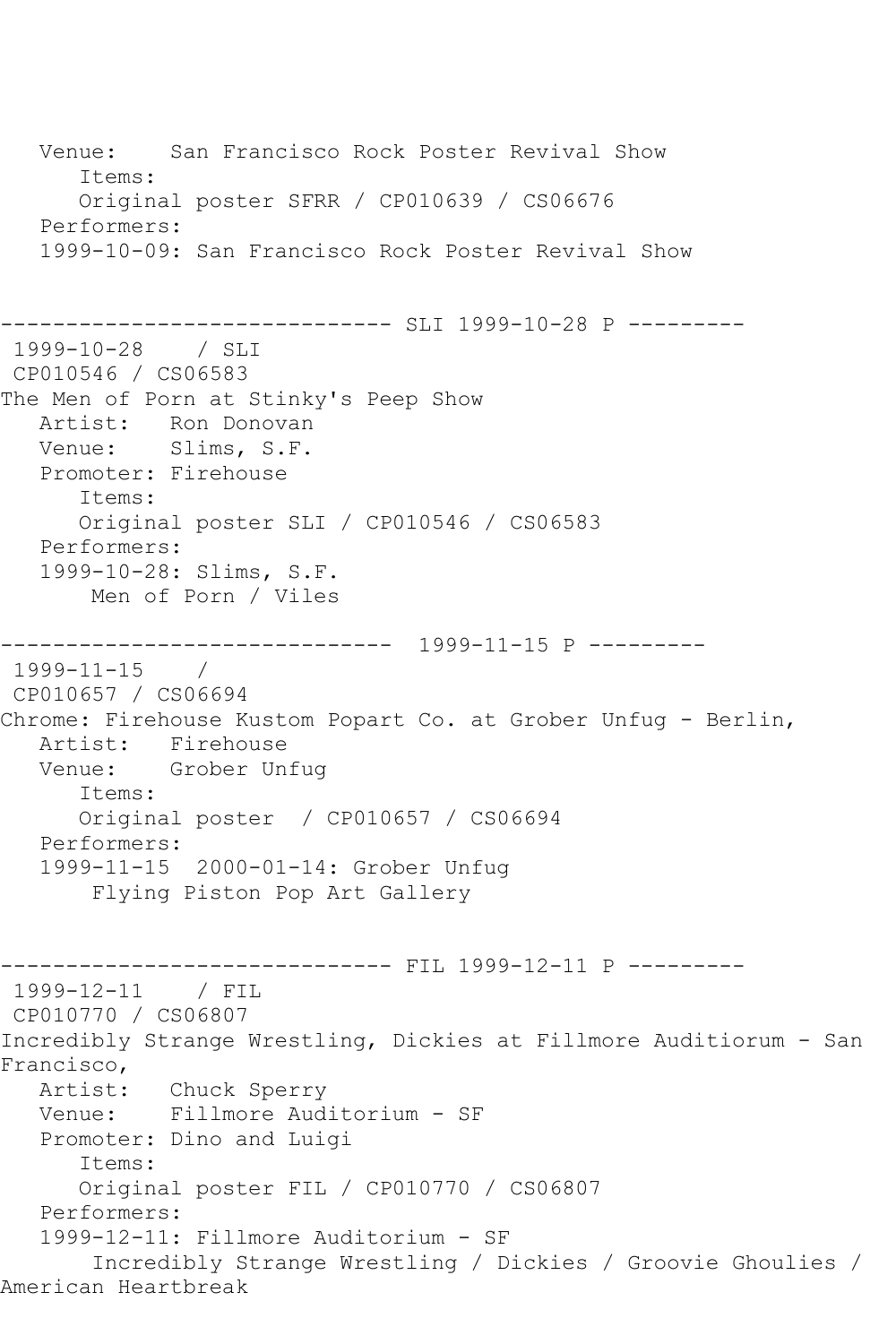------------------------------ MAR 1999-12-31 P --------- 1999-12-31 / MAR CP010609 / CS06646 John Lee Hooker at Maritime Hall - San Francisco, CA Artist: Ron Donovan<br>Venue: Maritime Hal Maritime Hall Items: Original poster MAR / CP010609 / CS06646 Performers: 1999-12-31: Maritime Hall John Lee Hooker -------------------------------- VIRG 2000 P ---------<br>2000 / VIRG / VIRG CP010620 / CS06657 Backstreet Boys at Virgin Megastore Artist: Ron Donovan Venue: Virgin Megastore Items: Original poster VIRG / CP010620 / CS06657 Performers: 2000: Virgin Megastore Backstreet Boys ------------------------------ 2000 P --------- 2000 / CP010628 / CS06665 Dream Catcher Artist: Ron Donovan Items: Original poster / CP010628 / CS06665 Performers: 2000: ------------------------------ 2000 P --------- 2000 / CP010631 / CS06668 Ganesh (image of) Artist: Ron Donovan Items: Original poster / CP010631 / CS06668 Performers: 2000: ------------------------------ 2000 P --------- 2000 /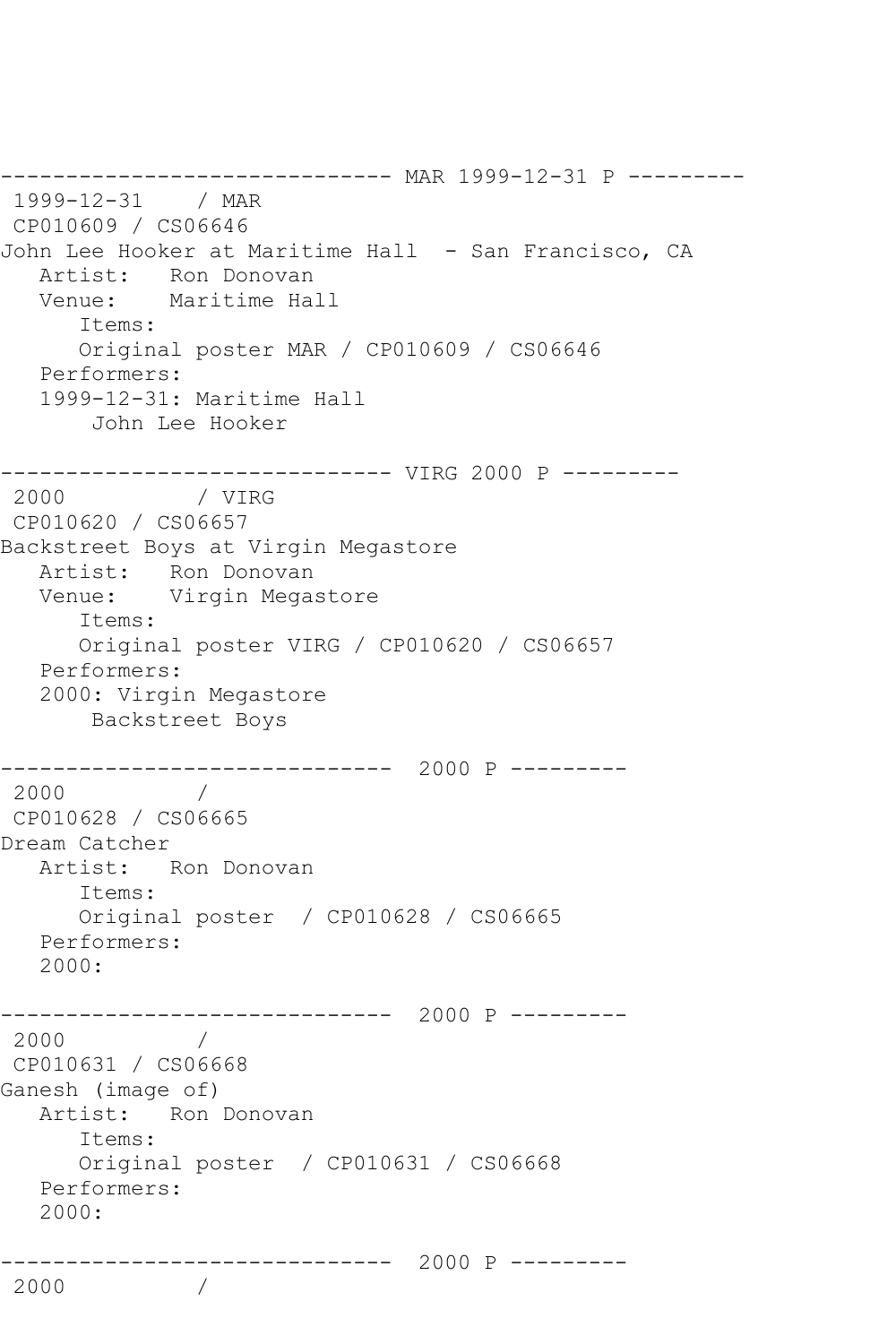CP010763 / CS06800 A Fistfull of Lire: Come Taste the Boot Italian Tour 2000 Artist: Ron Donovan Venue: Italian Tour 2000 Items: Original poster / CP010763 / CS06800 Performers: 2000: Italian Tour 2000 ------------------------------ VIRG 2000- P --------- 2000- / VIRG CP010553 / CS06590 2000 Mardi Gras at Virgin Megastore Artist: Chuck Sperry Venue: Virgin Megastore Items: Original poster VIRG / CP010553 / CS06590 Performers: 2000-: Virgin Megastore ------------------------------ MAR-MAR-083 2000-01-05 P --------- 2000-01-05 / MAR MAR-083 CP043083 / CP043083 Maritime Hall Calendar for January 2000 Private Notes: Maritime Hall Benefit: Lighting by Liquid Lights Artist: Ron Donovan Venue: Maritime Hall Promoter: 2b1 / Liquid Audio / Tixtogo.com Items: Original poster MAR-MAR-083 / CP043083 / CP043083 (11-7/8 x 18) Performers: 2000-01-05: Maritime Hall Jay Z 2001-01-07: Everton Blender / Sugar Minott / George and the Wonders 2001-01-16: Ol Dirty Bastards 2001-01-23: Ratt 2001-01-28: Legendary Wailers / Marcia Griffith 2001-01-29: Jungle Brothers / Triple Threat DJ's / Short Cut / Aapollo / Vinroc ------------------------------ MAR-MAR-084 2000-01-05 P ---------

## 2000-01-05 / MAR MAR-084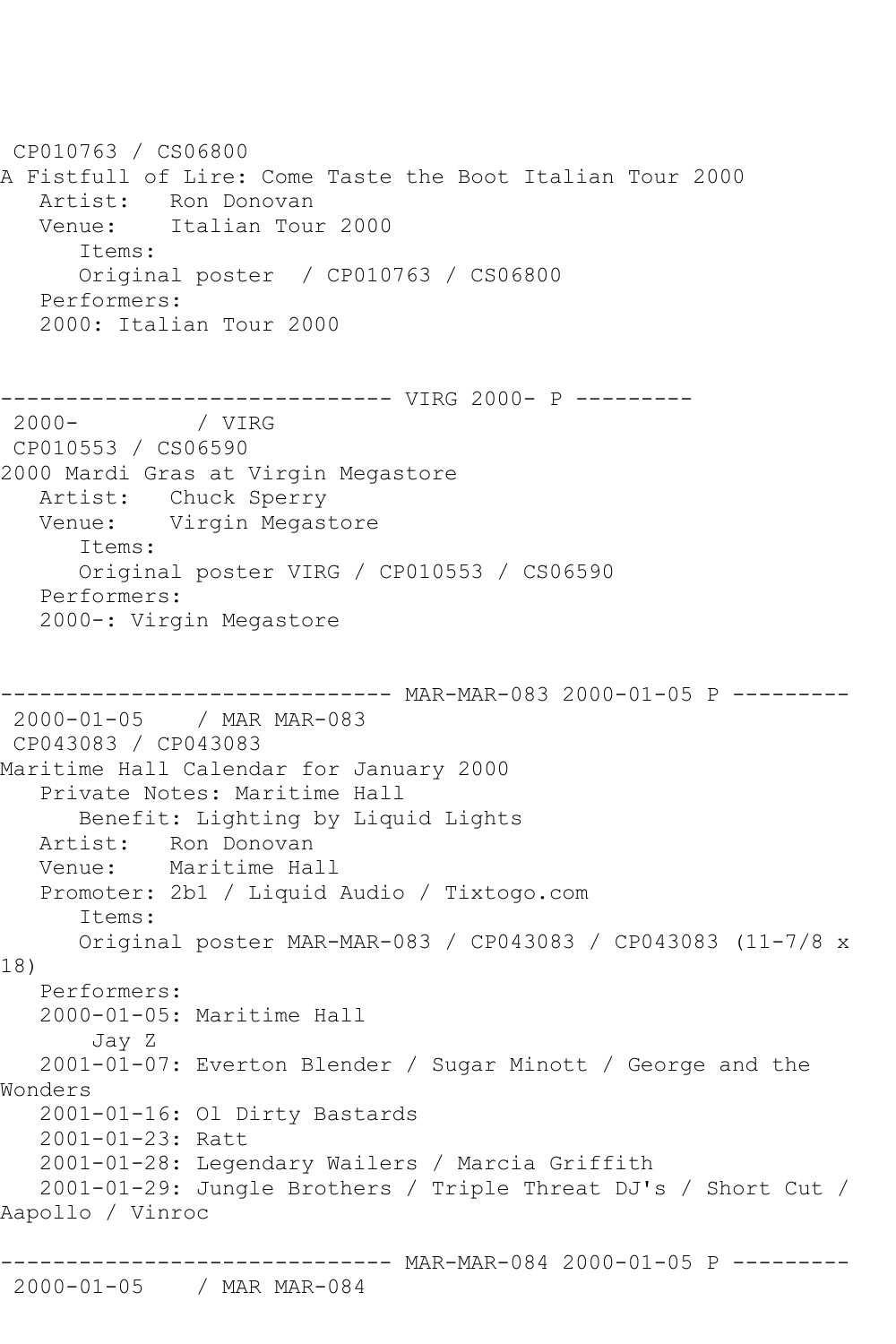CP053145 Palookaville Calendar for January 2000 Private Notes: Maritime Hall Artist: Ron Donovan<br>Venue: Palookavill Palookaville Items: Original poster MAR-MAR-084 / CP053145 (11-7/8 x 18) Original poster MAR-MAR-084 / CP043098 / CP043098 (11-7/8 x 18) Performers: 2000-01-05: Palookaville Bamboleo 2000-01-07: Dancehall Crashers / Groovie Ghoulies / Buck 2000-01-08: Everton Blender / Sugar Minott 2000-01-14: B Side Players / Netwerk Electric 2000-01-15: Coup / Most Chill Slack Mob 2000-01-21: Vinyl / Los Moscosos 2000-01-28: Zigaboo Modeliste and the New Aahkesstra / Animal Liberation Orchestra 2001-01-29: Dub Congress ------------ LDS 2000-01-19 P ----------2000-01-19 / LDS CP010521 / CS06558 Eddy Jennings, Calvacade of California Country Music at Last Day Saloon<br>Artist: Ron Donovan Venue: Last Day Saloon Promoter: Firehouse Items: Original poster LDS / CP010521 / CS06558 Performers: 2000-01-19: Last Day Saloon Kathy Robertson / Rick Shea / Brantley Kearns ------------------------------ CWS 2000-01-27 P --------- 2000-01-27 / CWS CP010575 / CS06612 3rd Annual Stinky's Peep Show at the CW Saloon<br>Artist: Ron Donovan Artist: Ron Donovan<br>Venue: CW Saloon CW Saloon Promoter: Firehouse Items: Original poster CWS / CP010575 / CS06612 Performers: 2000-01-27: CW Saloon Dickies / Idiots / 3 Years Down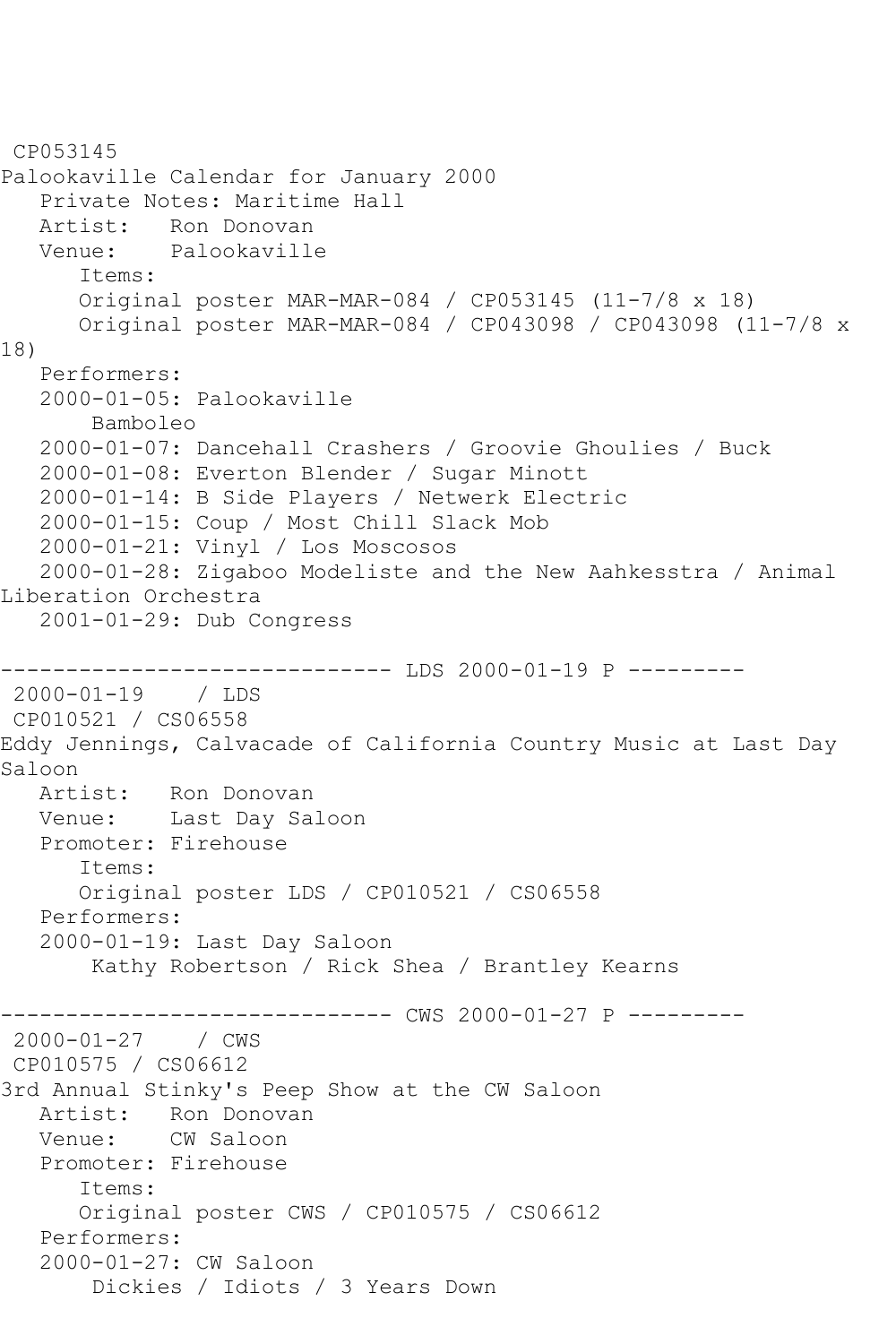------------------------------ BOH 2000-02-19 P --------- 2000-02-19 / BOH CP010598 / CS06635 Spike 1000 at Bottom of the Hill - San Francisco, CA Artist: Ron Donovan Venue: Bottom of the Hill Promoter: Firehouse Items: Original poster BOH / CP010598 / CS06635 Performers: 2000-02-19: Bottom of the Hill Spike 1000 ------------------------------ MAR 2000-03-12 P --------- 2000-03-12 / MAR CP010606 / CS06643 Lords of Acid, Praga Khan at Maritime Hall - San Francisco, CA Artist: Ron Donovan Venue: Maritime Hall Promoter: Firehouse Items: Original poster MAR / CP010606 / CS06643 Original poster MAR / CP010607 / CS06644 Performers: 2000-03-12: Maritime Hall Lords of Acid / Praga Khan / Genaside II ---------- MAR-MAR-089 2000-04-01 P ---------2000-04-01 / MAR MAR-089 CP043093 / CP043093 Maritime Hall Calendar for April 2000 Private Notes: Maritime Hall Benefit: Lights by Liquid Lights Artist: Ron Donovan Venue: Maritime Hall Promoter: 2b1 / Acteva.com / Liquid Audio Items: Original poster MAR-MAR-089 / CP043093 / CP043093 (11-7/8 x 18) Performers: 2000-04-01: Maritime Hall Ozomatli / Los Moscosos / Zzyzk 2000-04-02: Ginotortuers / Rorschach Test / Triggerpump / Galaxy Chamber / DJ Fernando 2000-04-05: LIT / Save Ferris / 22 Jacks 2000-04-07: King Sunny Ade / Pato Banton / Ali Khan Band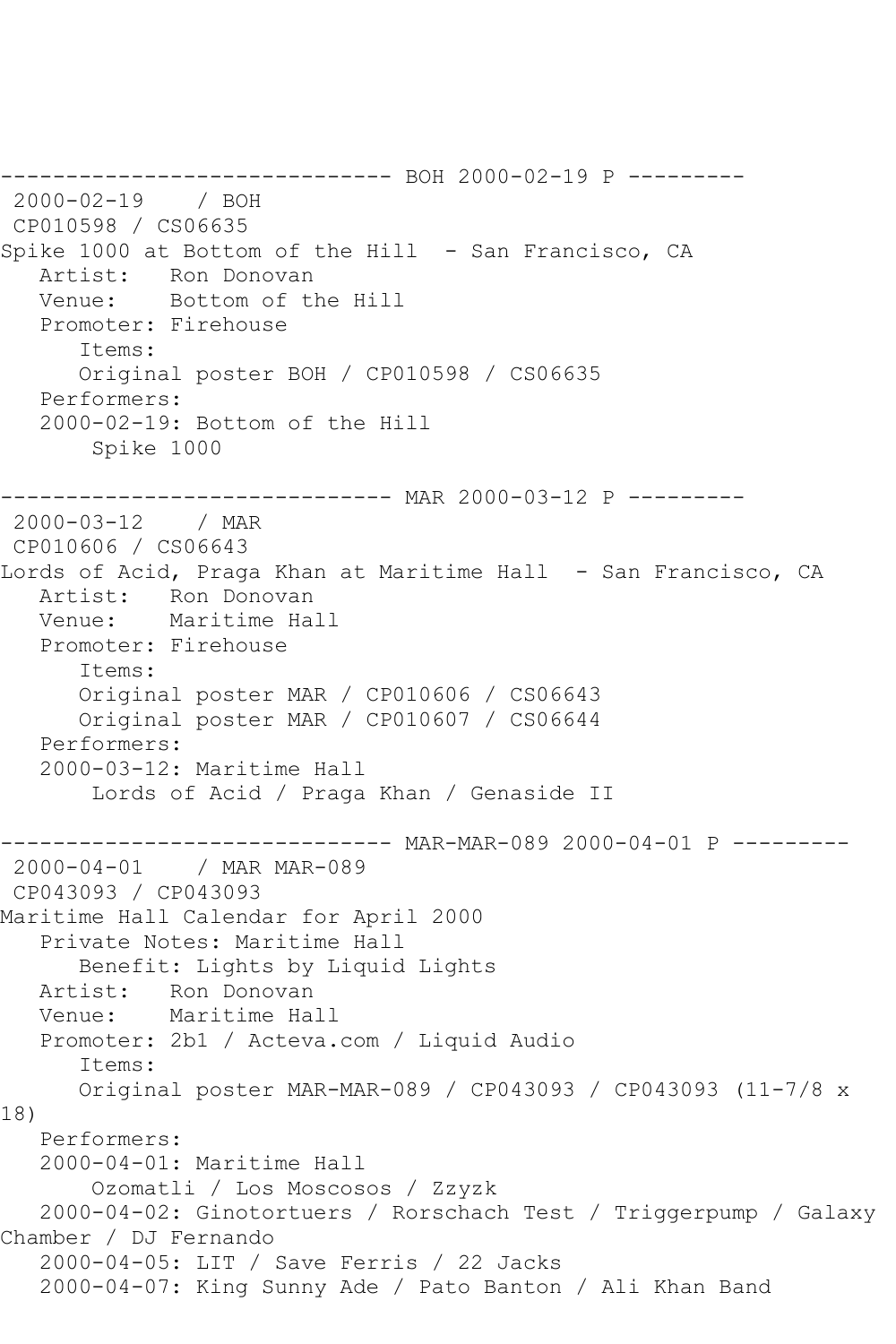```
 2000-04-08: Dance Hall Crashers / Muffs / Tilt / Buck
   2000-04-09: Redman / Method Man / Bigg Chaly
   2000-04-13: Satirycon / Angel Corpse / Krisiun / Infestation
   2000-04-14: Lucky Dube / Zulu Spear
   2000-04-15: Reverend Horton Heat / Royal Crown Revue / Los 
Straitjackets
   2000-04-16: Beenie Man / Kirk Davis / Silvercat
   2000-04-18: Agnostic Front / Anti Heros / One Man Army / Shutdown
   2000-04-20: Fishbone / Zigaboo Modeliste
   2000-04-22: BR5 49 / Road Kings / Wilson Gil and the Willful 
Sinners
   2000-04-27: Frankie Goes to Hollywood
------------------------------ SBB 2000-05-04 P ---------
2000-05-04 / SBB 
CP010618 / CS06655
Beck at Santa Barbara Bowl - Santa Barbara, CA
   Notes: This item appears in the book 'The Art of Modern Rock' as 
AMR # 473.2
   Artist: Ron Donovan
   Venue: Santa Barbara Bowl
       Items:
      Original poster SBB / CP010618 / CS06655
   Performers:
   2000-05-04: Santa Barbara Bowl
       Cafe Tacuba
       Beck
        ------------------------------ 2000-06-24 P ---------
2000-06-24 / 
CP010536 / CS06573
Nationals U.S. Car and Country Trebbin, Germany
   Artist: Chuck Sperry
   Venue: Trebbin, Germany
   Promoter: Firehouse
       Items:
      Original poster / CP010536 / CS06573
   Performers:
   2000-06-24 2000-06-25: Trebbin, Germany
           ------------------------------ 2000-07-15 P ---------
2000-07-15 / 
CP010621 / CS06658
Gang Bang Rockart Poster Show at Domaine - Berlin
  Artist: Chuck Sperry<br>Venue: Domaine
  Venue:
```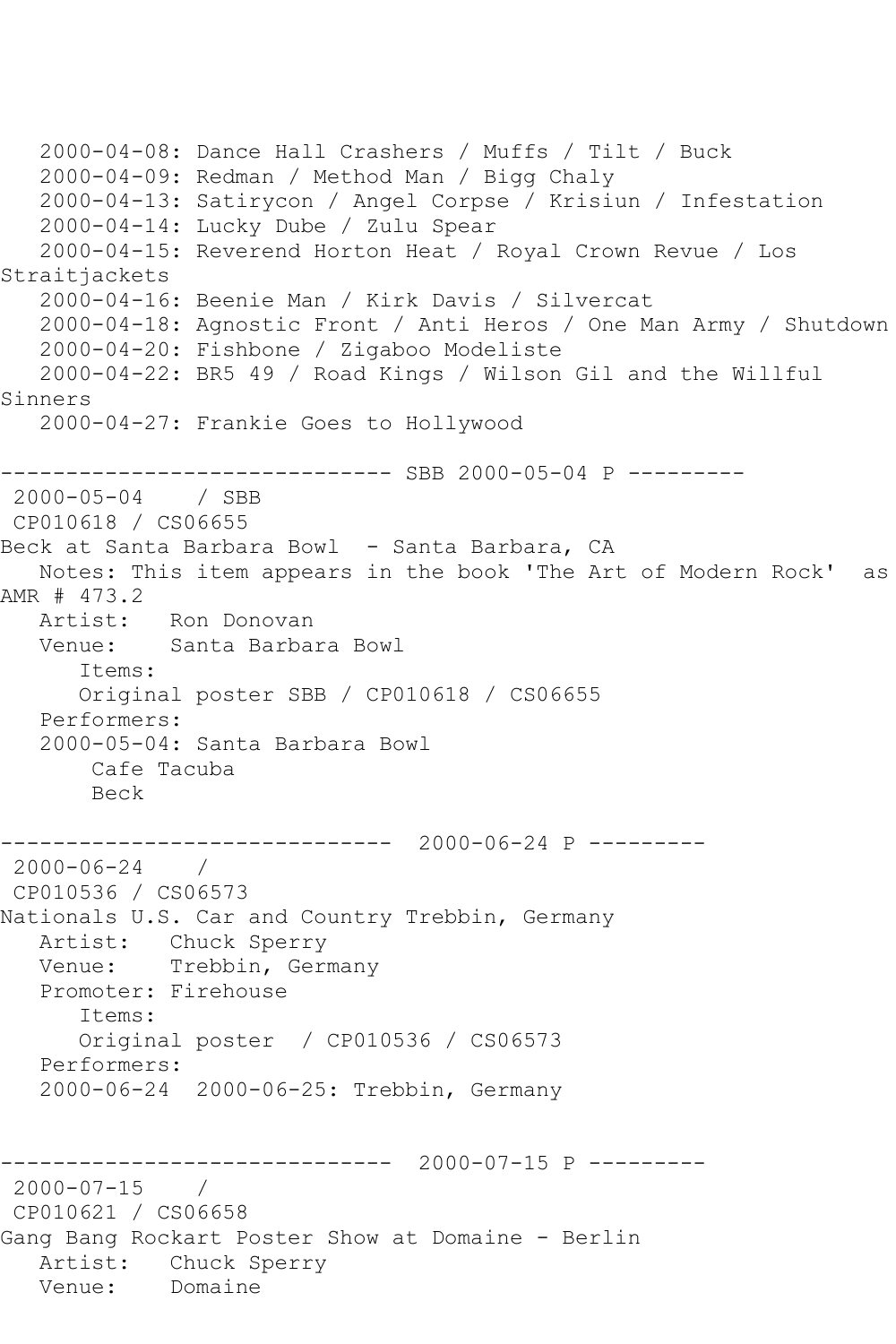```
 Items:
       Original poster / CP010621 / CS06658
   Performers:
   2000-07-15: Domaine
        American Kustom / Chris Shaw / Marco Almera / Emek
------------------------------ 2000-09-17 P ---------
2000-09-17 / 
CP010613 / CS06650
Powerman 5000, Static-X at Static X World - Honolulu, HI
  Artist: Ron Donovan<br>Venue: Static X Wo
            Static X World
       Items:
       Original poster / CP010613 / CS06650
   Performers:
    2000-09-17: Static X World
        Powerman 5000 / Static-X
------------------------------ SLI 2000-10-25 P ---------
2000-10-25 / SLI 
CP010633 / CS06670
Alien Lovestock at Slim's - San Francisco, CA
   Notes: This item appears in the book 'The Art of Modern Rock' as 
AMR # 103
  Artist: Ron Donovan<br>Venue: Slims, S.F.
            Slims, S.F.
       Items:
       Original poster SLI / CP010633 / CS06670
   Performers:
    2000-10-25: Slims, S.F.
        Felonius / George Clinton
------------------------------ VIRG 2001 P ---------
2001 / VIRG 
CP010582 / CS06619
Mardi Gras, New Orleans, Virgin Megastore
   Artist: Chuck Sperry
   Venue: Virgin Megastore
   Promoter: Firehouse
       Items:
       Original poster VIRG / CP010582 / CS06619
   Performers:
    2001: Virgin Megastore
 -------------------------------- CWS 2001-02 P ---------<br>2001-02    / CWS
2001 - 02
```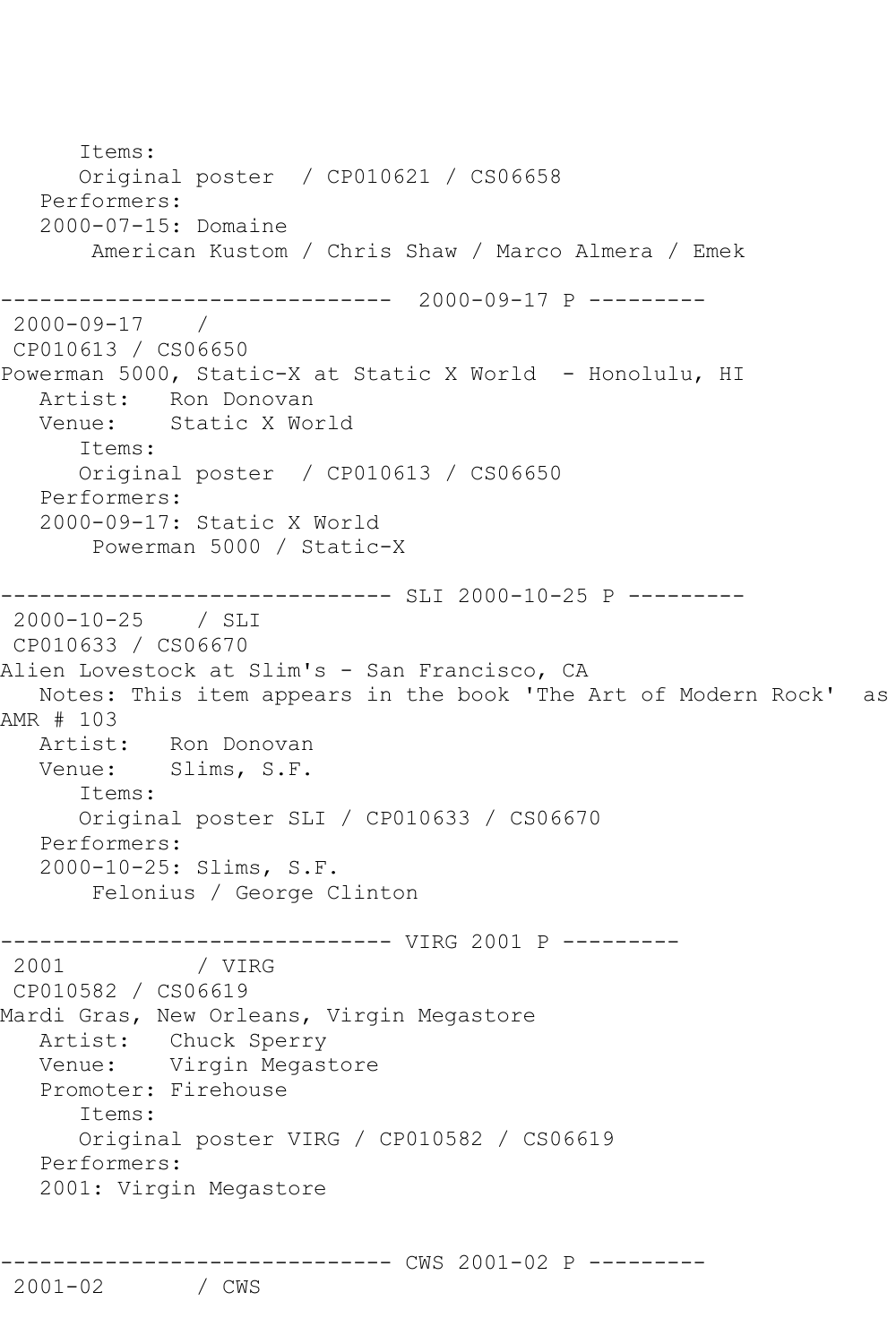```
CP010581 / CS06618
4th Anniversary at Stinky's Peepshow at CW Saloon
           Ron Donovan
   Venue: CW Saloon
   Promoter: Firehouse
       Items:
      Original poster CWS / CP010581 / CS06618
   Performers:
   2001-02: CW Saloon
        Punk Rock Karaoke / Acidshe
         ------------------------------ FIL-BGF 2001-02-23 P ---------
2001-02-23 / FIL BGF
CP010539 / CS06576
Incredibly Strange Wrestling, Snack Down at Fillmore Auditorium - SF 
- San Francisco, CA
   Private Notes: BGF
   Artist: Chuck Sperry
   Venue: Fillmore Auditorium - SF
   Promoter: Bill Graham NF Clear Channel
       Items:
       Original poster FIL-BGF / CP010539 / CS06576 (13 x 19)
   Performers:
   2001-02-23: Fillmore Auditorium - SF
        Incredibly Strange Wrestling / Snack Down / Swingin' Utters / 
One Man Army / Weaklings
------------------------------ CWS 2001-03-31 P ---------
2001-03-31 / CWS 
CP010570 / CS06607
Reality Check TV at CW Saloon
  Artist: Ron Donovan<br>Venue: CW Saloon
            CW Saloon
   Promoter: Firehouse
       Items:
      Original poster CWS / CP010570 / CS06607
   Performers:
   2001-03-31: CW Saloon
       Real Kids / American Heartbreak / Betty Blowtorch / Barbie 
Killed Kenn / Suzy Ming
------------------------------ FIL 2001-10-06 P ---------
2001-10-06 / FIL 
CP010630 / CS06667
Jerry Phalwell's Homomania! at Fillmore - San Francisco, CA
   Artist: Chuck Sperry
   Venue: Fillmore Auditorium - SF
```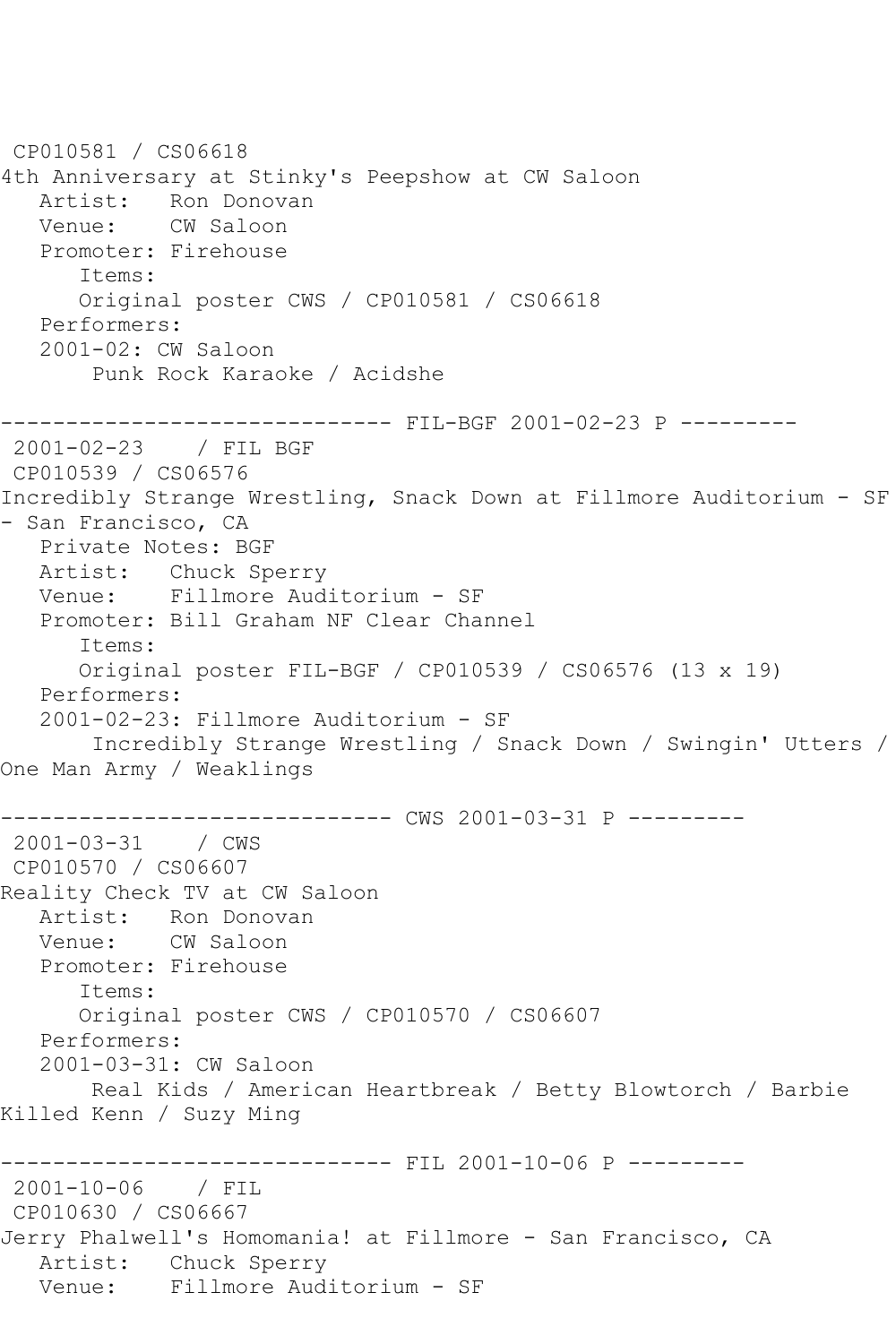```
 Items:
      Original poster FIL / CP010630 / CS06667
   Performers:
   2001-10-06: Fillmore Auditorium - SF
       Jerry Phalwell / Queers / Fabulous Disaster / Desperation 
Squad
------------------------------ BOH 2001-10-23 P ---------
2001-10-23 / BOH 
CP010771 / CS06808
Zodiac Mindwarp, Black Halos at Bottom of the Hill - San Francisco, 
CA
   Notes: This item appears in the book 'The Art of Modern Rock' as 
AMR # 112.4
   Artist: Ron Donovan
   Venue: Bottom of the Hill
      Items:
      Original poster BOH / CP010771 / CS06808
   Performers:
   2001-10-23: Bottom of the Hill
        Zodiac Mindwarp / Black Halos / Streetwalkin Cheetahs / 
Supragroup
------------------------------ HOL 2001-10-27 P ---------
2001-10-27 / HOL 
CP010812 / CS06849
Jane's Addiction, Courtney Love at Hollywood Bowl - Los Angeles, CA
   Artist: Chuck Sperry
   Venue: Hollywood Bowl
   Promoter: Golden Voice
      Items:
      Original poster HOL / CP010812 / CS06849
   Performers:
   2001-10-27: Hollywood Bowl
       Jane's Addiction / Courtney Love / Stereo Mc's
------------------------------ SLI 2001-11-18 P ---------
2001-11-18 / SLI 
CP010602 / CS06639
Puddle of Mud at Slim's - San Francisco, CA
   Notes: 
This item appears in the book 'The Art of Modern Rock' as AMR # 
110.2
   Artist: Ron Donovan
   Venue: Slims, S.F.
   Promoter: Firehouse
      Items:
```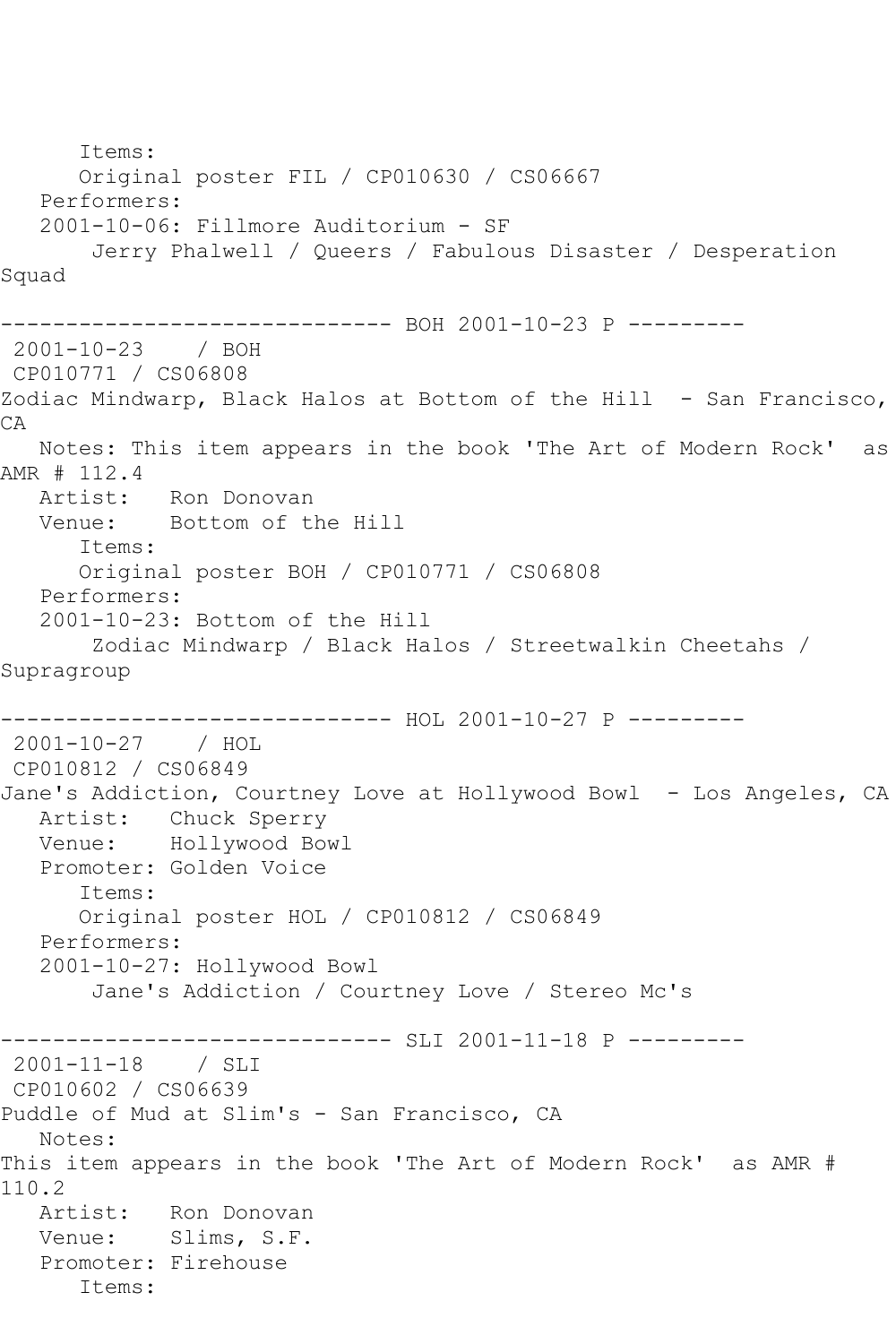Original poster SLI / CP010602 / CS06639 Performers: 2001-11-18: Slims, S.F. Puddle of Mud ------------------------------ SLI 2001-12-13 P --------- 2001-12-13 / SLI CP010533 / CS06570 Me First and the Gimme Gimmes at Slim's - San Francisco, CA Artist: Ron Donovan Venue: Slims, S.F. Promoter: Firehouse Items: Original poster SLI / CP010533 / CS06570 Performers: 2001-12-13: Slims, S.F. Me First and the Gimme Gimmes ------------------------------ 2002 P --------- 2002 / CP010816 / CS06853 Tokyo Marine Fire, Sonic Summer Assault 2002 Artist: Ron Donovan Items: Original poster / CP010816 / CS06853 Performers: 2002: ------------------------------ 2002-02 P --------- 2002-02 / CP010632 / CS06669 Tantric Artist: Ron Donovan Items: Original poster / CP010632 / CS06669 Performers: 2002-02: ------------------------------ SLI 2002-03-16 P --------- 2002-03-16 / SLI CP010629 / CS06666 Spike 1000, Swarm at Slims, S.F. - San Francisco, CA Artist: Ron Donovan<br>Venue: Slims, S.F. Slims, S.F. Items: Original poster SLI / CP010629 / CS06666 Performers: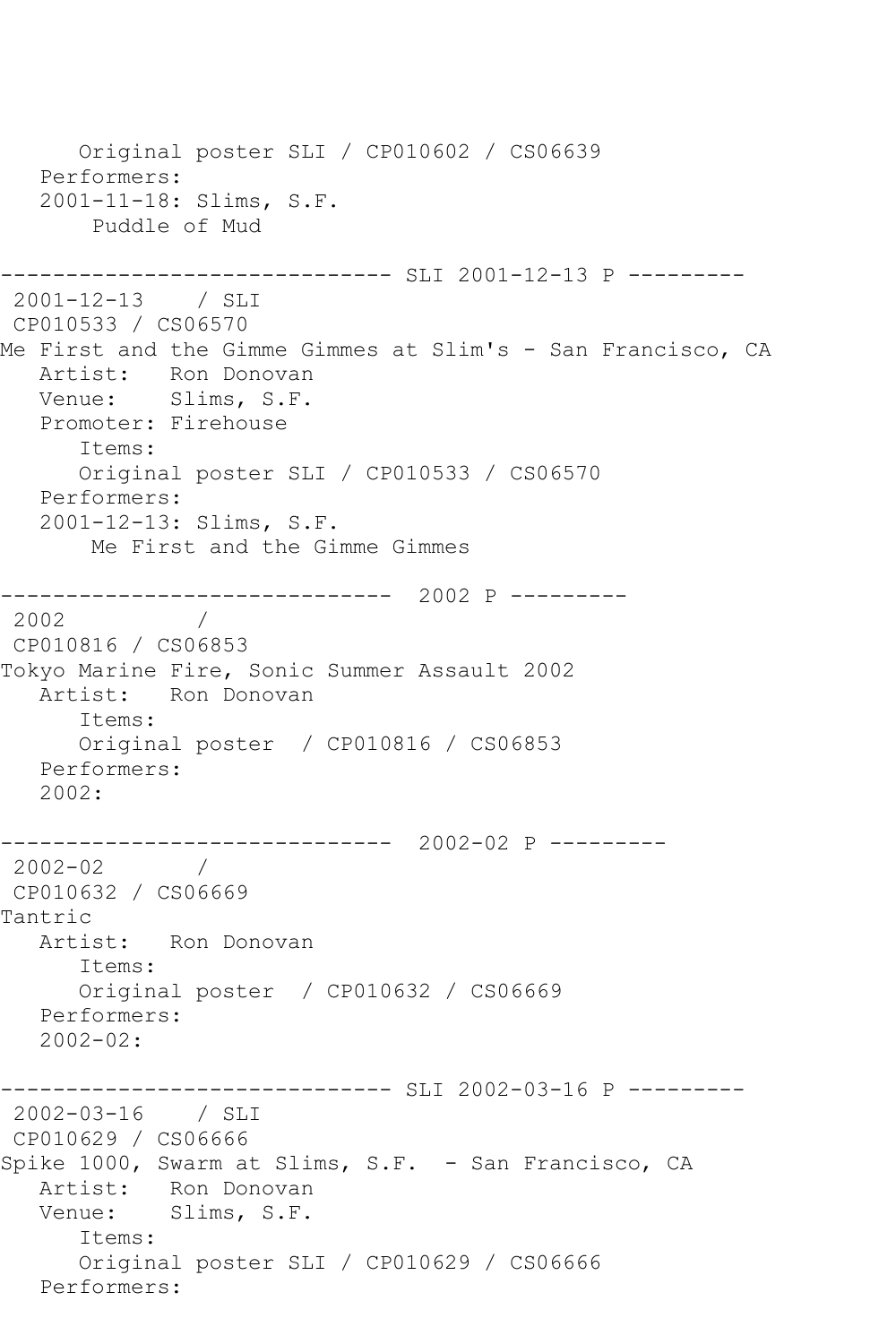```
 2002-03-16: Slims, S.F.
        Spike 1000 / Swarm / Blue
------------------------------ SLI 2002-04-04 P ---------
2002-04-04 / SLI 
CP010564 / CS06601
Jesse Dayton at Slim's - San Francisco, CA
   Artist: Ron Donovan
   Venue: Slims, S.F.
   Promoter: Firehouse
      Items:
      Original poster SLI / CP010564 / CS06601
   Performers:
   2002-04-04 2002-04-05: Slims, S.F.
       Jesse Dayton
------------------------------ 2002-04-16 P ---------
2002-04-16 / 
CP701106 / CP701106
Puddle of Mudd, 30 Seconds to Mars at Hollywood [Philadelphia, PA]
   Notes: 
This item appears in the book 'The Art of Modern Rock' as AMR # 
313.2
   Artist: Ron Donovan
   Venue: Hollywood
   Promoter: Goldenvoice
      Items:
      Original poster / CP701106 / CP701106 (13 x 23)
   Performers:
   2002-04-16: Hollywood
       Puddle of Mudd / 30 Seconds to Mars
------------------------------ SLI 2002-06-16 P ---------
2002-06-16 / SLI 
CP010814 / CS06851
Queens of the Stone Age at Slims, S.F. - San Francisco, CA
   Artist: Chuck Sperry
   Venue: Slims, S.F.
      Items:
      Original poster SLI / CP010814 / CS06851
      Original poster SLI / CP010815 / CS06852
   Performers:
   2002-06-16: Slims, S.F.
       Queens of the Stone Age
------------------------------ FIL-BGF-538 2002-10-07 P ---------
2002-10-07 / FIL BGF-538
```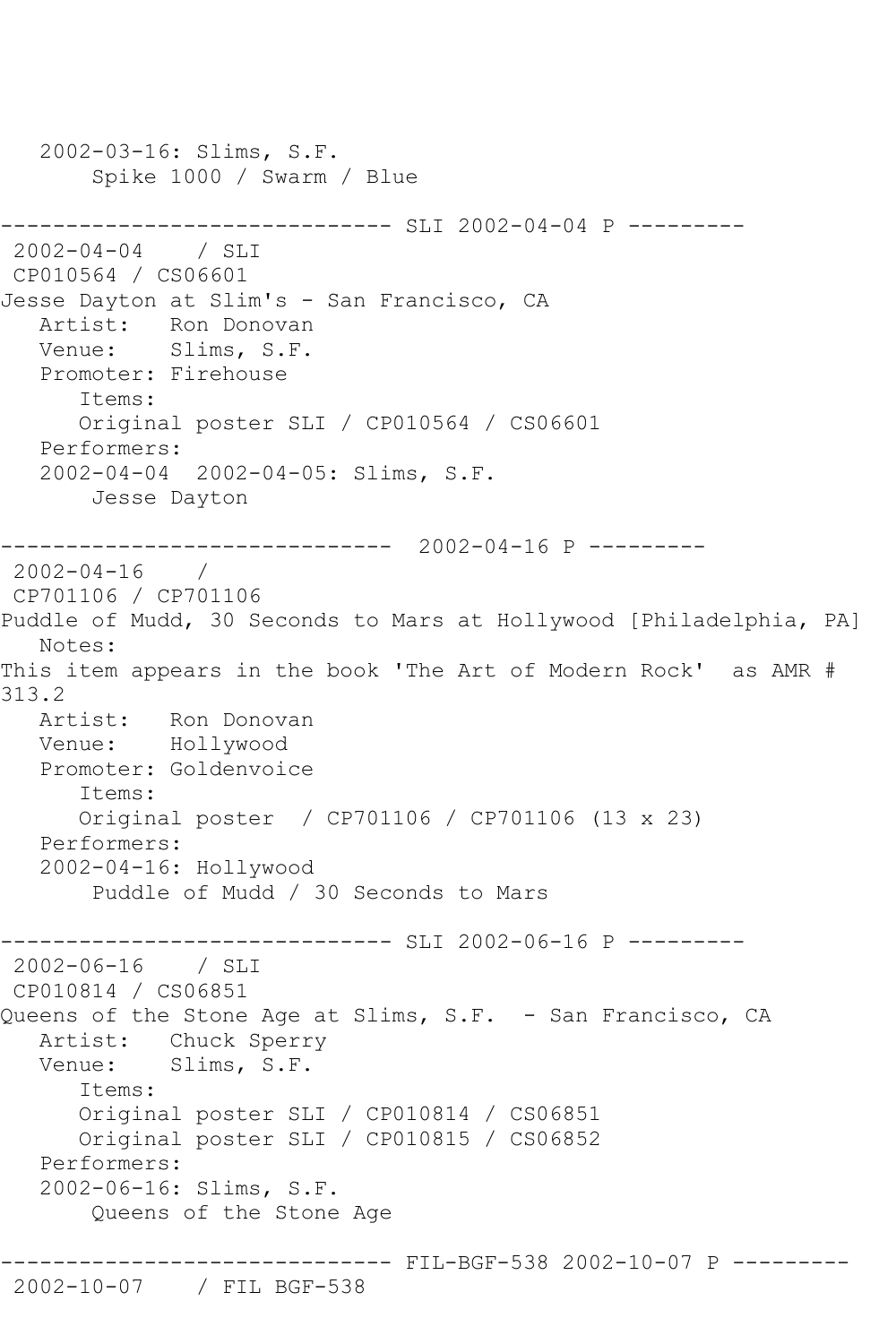CP043176 My Morning Jacket at Fillmore Auditorium - SF - San Francisco, CA Private Notes: BGF Artist: Ron Donovan<br>Venue: Fillmore Aud Venue: Fillmore Auditorium - SF Promoter: Bill Graham NF Clear Channel Items: Original poster FIL-BGF-538 / CP043176 (13 x 19) Price: 35.00 Performers: 2002-10-07: Fillmore Auditorium - SF My Morning Jacket ------------------------------ 2003-03 P ---------  $2003 - 03$ CA000299 Book: Recent Litter from the Firehouse Kustom Rockart Company by Ron Donovan and Chuck Sperry Notes: Pages: 96 Publisher: Last Gasp of San Francisco 2003-03 I expect to love it and a review iscoming, when copy arrives from author. Artist: Ron Donovan Items: Original poster / CA000299 (9-1/2 x 11) Performers: 2003-03: ------------------------------ 2003-03-17 P --------- 2003-03-17 / CP700564 / CP700564 Audioslave at Palladium Notes: This item appears in the book 'The Art of Modern Rock' as AMR # 112 Artist: Ron Donovan Venue: Palladium Promoter: Goldenvoice Items: Original poster / CP700564 / CP700564 (16-1/2 x 25) Performers: 2003-03-17: Palladium Audioslave ------------------------------ zzzz-zz-zz P -------- zzzz-zz-zz /